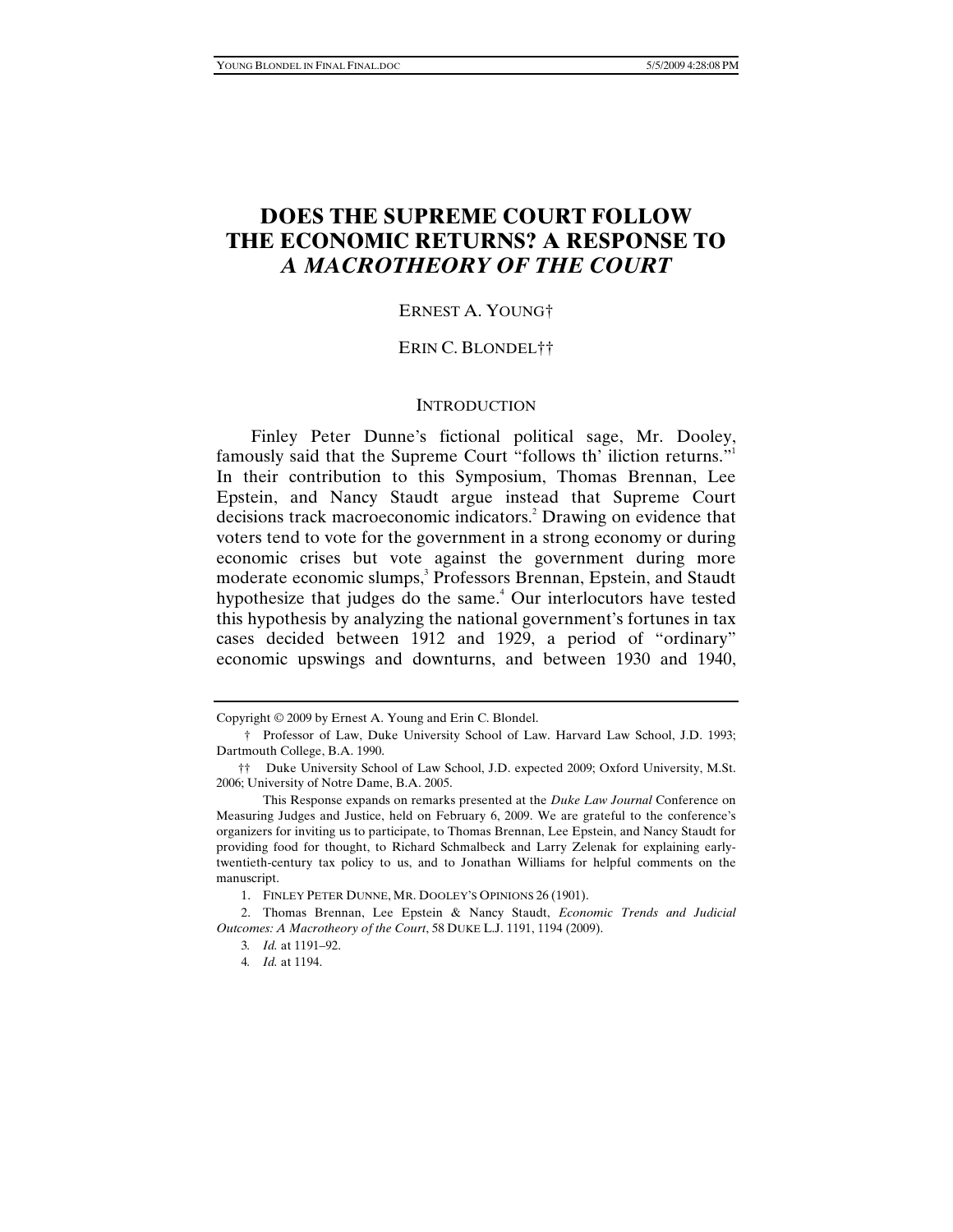during the Great Depression. These data appear to support their hypothesis: In the initial period, the government tended to win more of its tax cases during upswings and lose more during downturns. During the Depression, the government won considerably more tax cases than it lost.<sup>5</sup>

Like much of the empirical literature this conference addresses, Professors Brennan, Epstein, and Staudt have demonstrated a correlation between factors that most would consider extralegal and the outcomes of judicial decisions. Unlike the greater part of that literature, Brennan, Epstein, and Staudt do not call those factors "political"—rather, they distinguish their "macrotheory" of the Supreme Court from both the conventional legal model and the attitudinal model of judicial behavior,<sup>6</sup> which posits that judges vote to vindicate their political and policy preferences.<sup>7</sup> Nonetheless, this economic "macrotheory" raises the same basic question that underlies this conference, not to mention the empirical project as a whole: What can empirical demonstrations of this sort teach about judges and the law?

The question is significant on a number of levels. Empirical analysis of judicial behavior is a growth industry in the legal academy, but it also seems fair to say that the field remains in its infancy. As our colleague Jack Knight's contribution to this conference suggests,<sup>8</sup> it is a good time to be asking basic questions about what sort of hypotheses empiricists ought to be testing and how these research projects ought to relate—if at all—to traditional legal scholarship. More broadly, this sort of research has the potential to deepen our understanding of how the law works and, possibly, to increase the predictability of judicial outcomes—a basic aspect of the rule of law.<sup>9</sup> But a downside risk exists as well: empiricists frequently posit that judges decide cases based on motivations, such as raw political preference or economic self-interest, that most participants in the

<sup>5</sup>*. Id.* at 1196.

<sup>6</sup>*. Id.* at 1204–07.

<sup>7</sup>*. See generally* JEFFREY A. SEGAL & HAROLD J. SPAETH, THE SUPREME COURT AND THE ATTITUDINAL MODEL REVISITED (2002) (developing the attitudinal model of judicial behavior).

 <sup>8.</sup> Jack Knight, *Are Empiricists Asking the Right Questions About Judicial Decisionmaking?*, 58 DUKE L.J. 1531 (2009).

<sup>9</sup>*. See* Richard H. Fallon, Jr., *"The Rule of Law" as a Concept in Constitutional Discourse*, 97 COLUM. L. REV. 1, 8 (1997) (describing the core elements of the "Rule of Law" as including "the capacity of legal rules, standards, or principles to guide people in the conduct of their affairs" so that people can "understand the rule and comply with it").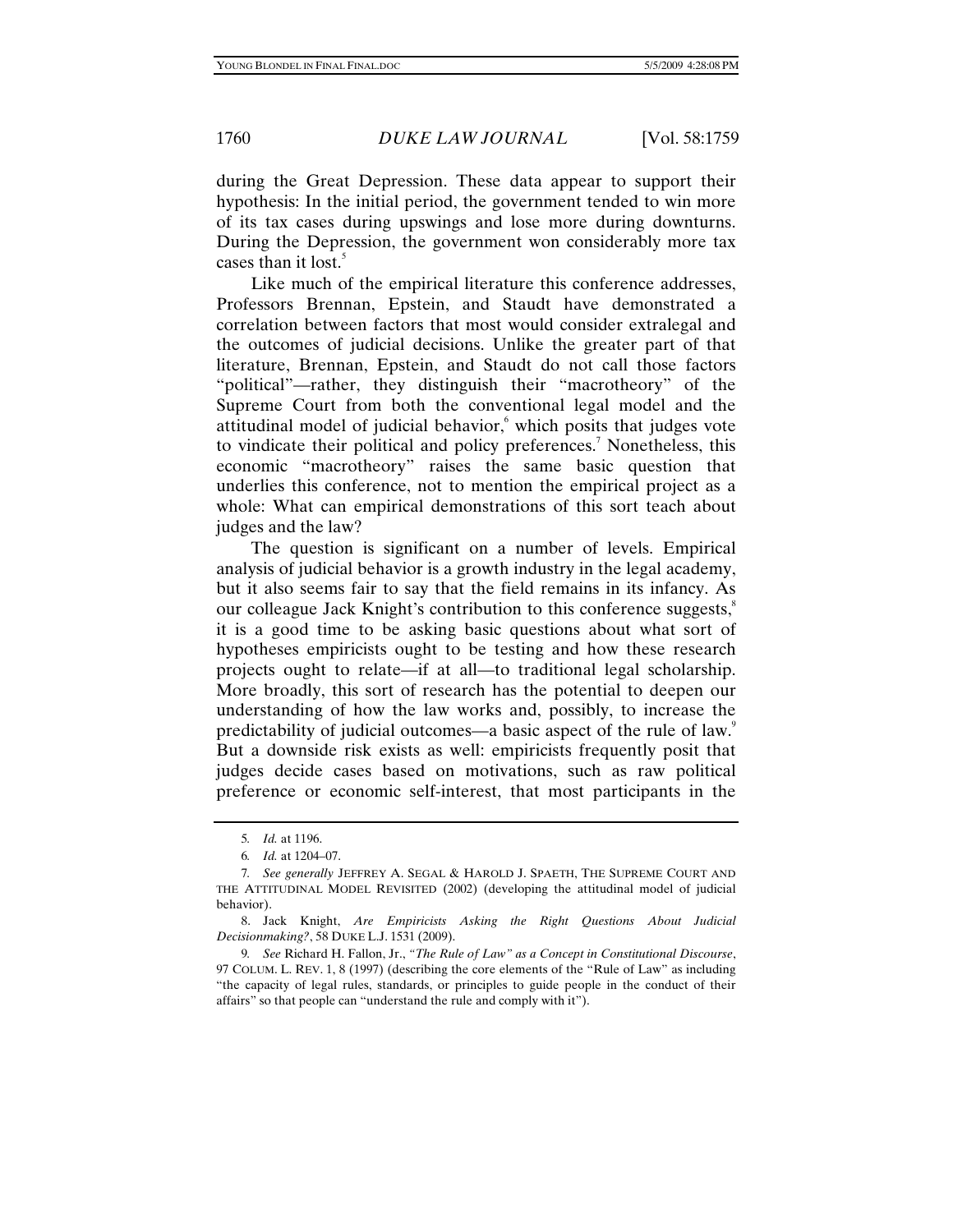legal community would consider profoundly illegitimate. Although we think that conventional thinking about law incorporates a far greater role for politics and economics than empiricists typically imagine, the project of reducing law entirely to these factors is likely to generate a great deal of hostility.<sup>10</sup> This Symposium, and hopefully our contribution to it, is an effort to prevent empiricists and lawyers from talking past one another.

Although they acknowledge that their study is preliminary, Professors Brennan, Epstein, and Staudt make bold claims about the implications of their findings. First, they conclude that "the Justices believe they have a role to play in assuring national economic prosperity and growth."<sup>11</sup> Second, they "challenge the conventional belief that the Court maintained a strong and unambiguous bias against President Roosevelt's administration prior to the announcement of the Court-packing plan."12 Finally, they claim that their findings "may help explain Supreme Court votes in the post– World War II era and, at the same time, forecast upcoming votes in the context of the serious national economic decline that began in 2008."13

We are skeptical that their data support these larger assertions. In this Response, we probe each of these conclusions. We argue in Part I that no evidence shows that the Justices deliberately try to affect the economy and that whether the Justices act consciously or unconsciously is an important point that Professors Brennan, Epstein, and Staudt fail to address. Part II offers a more nuanced view of the Court's activity during the Roosevelt administration. Although Brennan, Epstein, and Staudt have shown that the Court favored the government in tax cases, we argue that conventional legal analysis can offer different—and perhaps more accurate—explanations for their findings. In Part III, we argue that empirical data alone cannot necessarily predict or explain Supreme Court behavior; without probing why the Justices favor the government—an issue legal analysis can illuminate—empiricists can only guess why the Court did

<sup>10</sup>*. See, e.g.*, Michael Boudin, Response, *A Response to Professor Ramseyer,* Predicting Court Outcomes Through Political Preferences, 58 DUKE L.J. 1687, 1688 (2009) ("[T]o call judges' subsequent choices in public policy cases 'political' is mere provocation.").

 <sup>11.</sup> Brennan, Epstein & Staudt*, supra* note 2, at 1196.

<sup>12</sup>*. Id.*

<sup>13</sup>*. Id.*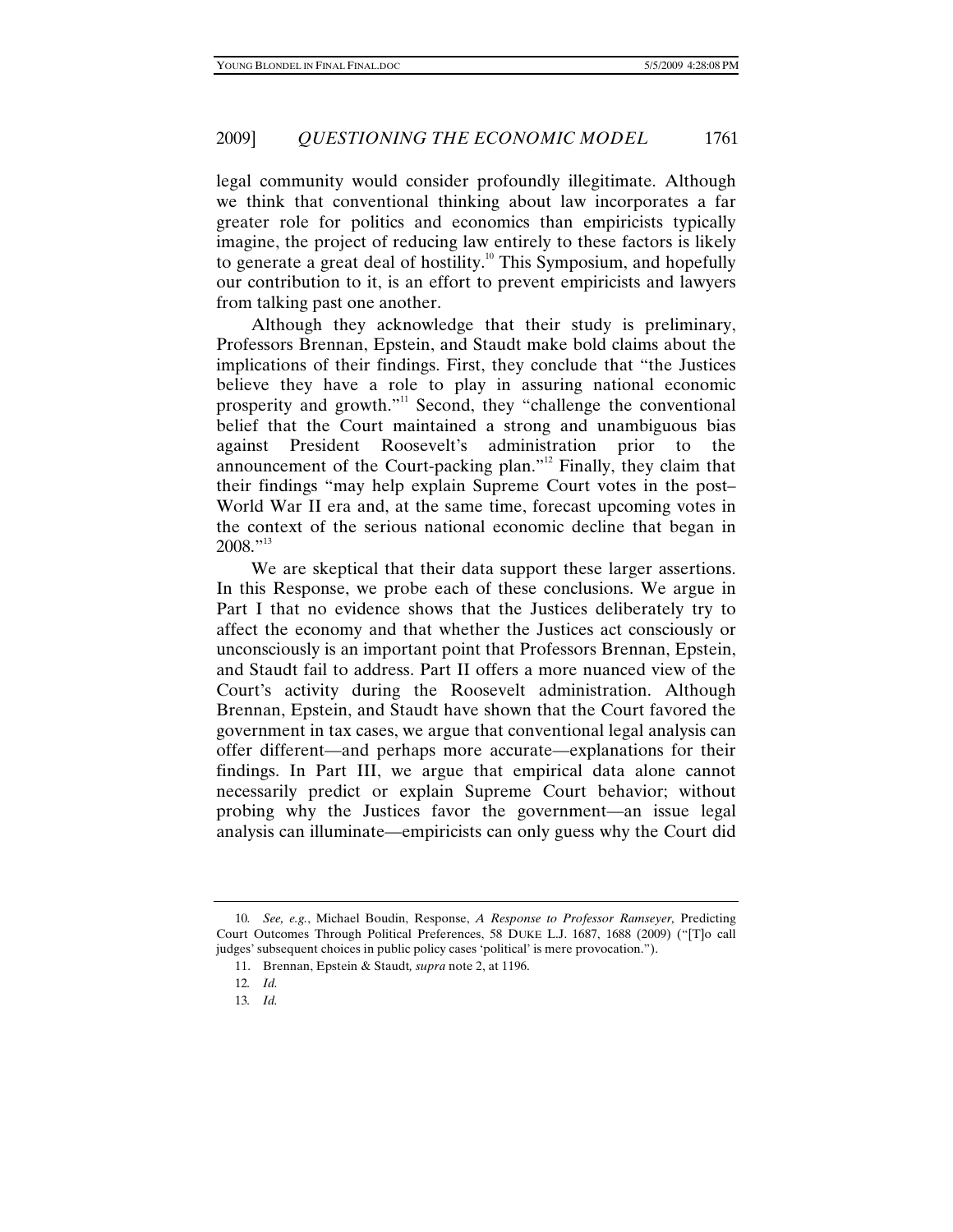what it did in particular prior decisions or predict what will happen in individual future cases.

Finally, we suggest in Part IV how our interlocutors might refine their study to better assist legal scholars, lawyers, and judges. Our goal is to provide constructive avenues for further research. Professors Brennan, Epstein, and Staudt have shown an interesting correlation between economic conditions and Supreme Court decisions (at least in the tax area). Some explanation—economic, political, or legal—must exist for their findings. We have attempted to suggest some refinements to the research design that may illuminate the relationship between judicial decisions and the economy and enhance the predictive value of their model.

## I. THE COURT'S ROLE IN SHAPING ECONOMIC POLICY

At the outset, it is important to note the strength of Professors Brennan, Epstein, and Staudt's claim. They argue that "rational Justices will look to the economy as a signal of policymaking competence in the elected branches of government *and will use their decisionmaking power to support (or impede)*" legislative or executive policies.14 According to Brennan, Epstein, and Staudt, Justices "believe they have a role" in shaping economic prosperity.<sup>15</sup> This means that

judicial refusal to implement perceived policy failures could work to limit possible damage to the economy, thereby advancing the interests of the Justices. Similarly, in times of crisis, we simply argue that the Court's progovernment bias will assist Congress and the president in the recovery effort, again promoting the Justices' interests in economic growth and stability.<sup>16</sup>

Brennan, Epstein, and Staudt seem to argue that Justices deliberately vote to punish, reward, or assist the government depending on the state of the economy. They have concluded, not that judicial decisions simply correlate with economic trends, but that a causal link exists because the Justices purposely decide cases to shape the economy, albeit at the margins.

This interpretation implicitly rejects a less drastic—and longaccepted—possible explanation of their data that factors such as

<sup>14</sup>*. Id.* at 1203 (emphasis added).

<sup>15</sup>*. Id.* at 1196.

<sup>16</sup>*. Id.* at 1203.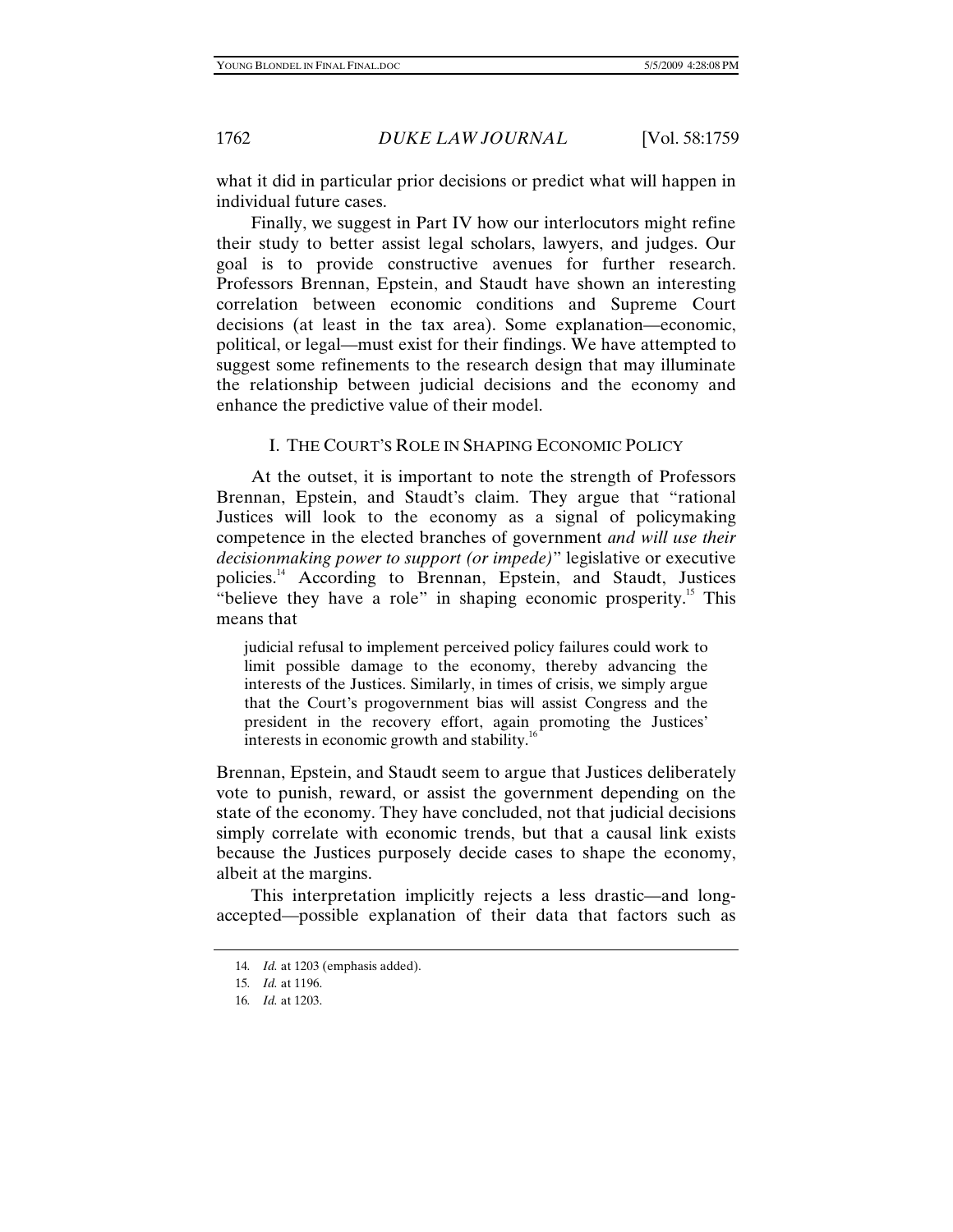external events unconsciously influence judicial decisionmaking. We have already cited Mr. Dooley's observation that the Supreme Court follows electoral returns<sup>17</sup>—an observation that may well reflect unconscious deference to the political *zeitgeist* rather than deliberate efforts by the Justices to accommodate political trends. Legal realism similarly observed that judges' environment and background can unconsciously sway their decisions. $18$  Since the advent of empirical literature on judicial behavior, many commentators have argued that unconscious influences affect judges' decisions. For example, Professor Dan Kahan has invoked cognitive theory to show that influences—such as economic conditions—unconsciously shape judicial decisions.<sup>19</sup> Justice Holmes made the same point a bit earlier:

The felt necessities of the time, the prevalent moral and political theories, intuitions of public policy, avowed or unconscious, even the prejudices which judges share with their fellow-men, have had a good deal more to do than the syllogism in determining the rules by which men should be governed. $^{20}$ 

Scholars have applied the notion that judges act based on unconscious predispositions to a variety of legal contexts.<sup>21</sup>

We invoke Justice Holmes in part to show that morality, views of good policy, unconscious prejudices, and political preferences have

<sup>17</sup>*. See supra* note 1 and accompanying text.

 <sup>18.</sup> For example, Professor Jerome Frank, in his classic discussion of what factors drive judicial decisionmaking, argues that judges decide based on "a 'hunch' as to what is fair and just or wise or expedient" that emerges from "[t]he effect of innumerable stimuli on what is loosely termed 'the personality of the judge.'" Jerome Frank, *What Courts Do in Fact*, 26 ILL. L. REV. 645, 655 (1932). Frank contends, as an example, that judges hearing testimony develop a hunch as "a composite reaction of a multitude of responses to the stimuli set up by witnesses—stimuli which encounter the judge's (or jury's) biases, 'stereotypes,' preconceptions, and the like." *Id.* at 656.

<sup>19</sup>*. See* Dan M. Kahan, *"Ideology in" vs. "Cultural Cognition of" Law: What Difference Does It Make?* 7 (Yale Law Sch. Pub. Law & Legal Theory Research Paper Series, Research Paper No. 180, 2008), *available at* http://ssrn.com/abstract=1111865 ("Judges, like everyone  $else, \ldots$  gravitate toward the factual beliefs that are most congenial to their defining commitments.").

 <sup>20.</sup> OLIVER WENDELL HOLMES, THE COMMON LAW 1 (Mark DeWolfe Howe ed., Harv. Univ. Press 1963) (1881); *see also* RICHARD A. POSNER, HOW JUDGES THINK 93–121 (2008) (agreeing that judges' unconscious world views shape their jurisprudence).

<sup>21</sup>*. E.g.*, Kevin M. Clermont & Theodore Eisenberg, *Litigation Realities*, 88 CORNELL L. REV. 119, 153 (2002) (arguing that appellate judges' unconscious biases may lead them to discount harms to plaintiffs); John F. Pfaff, *The Continued Vitality of Structured Sentencing Following* Blakely*: The Effectiveness of Voluntary Guidelines*, 54 UCLA L. REV. 235, 283–84 (2006) (arguing that voluntary sentencing guidelines work because they help judges form unconscious expectations about reasonable sentences).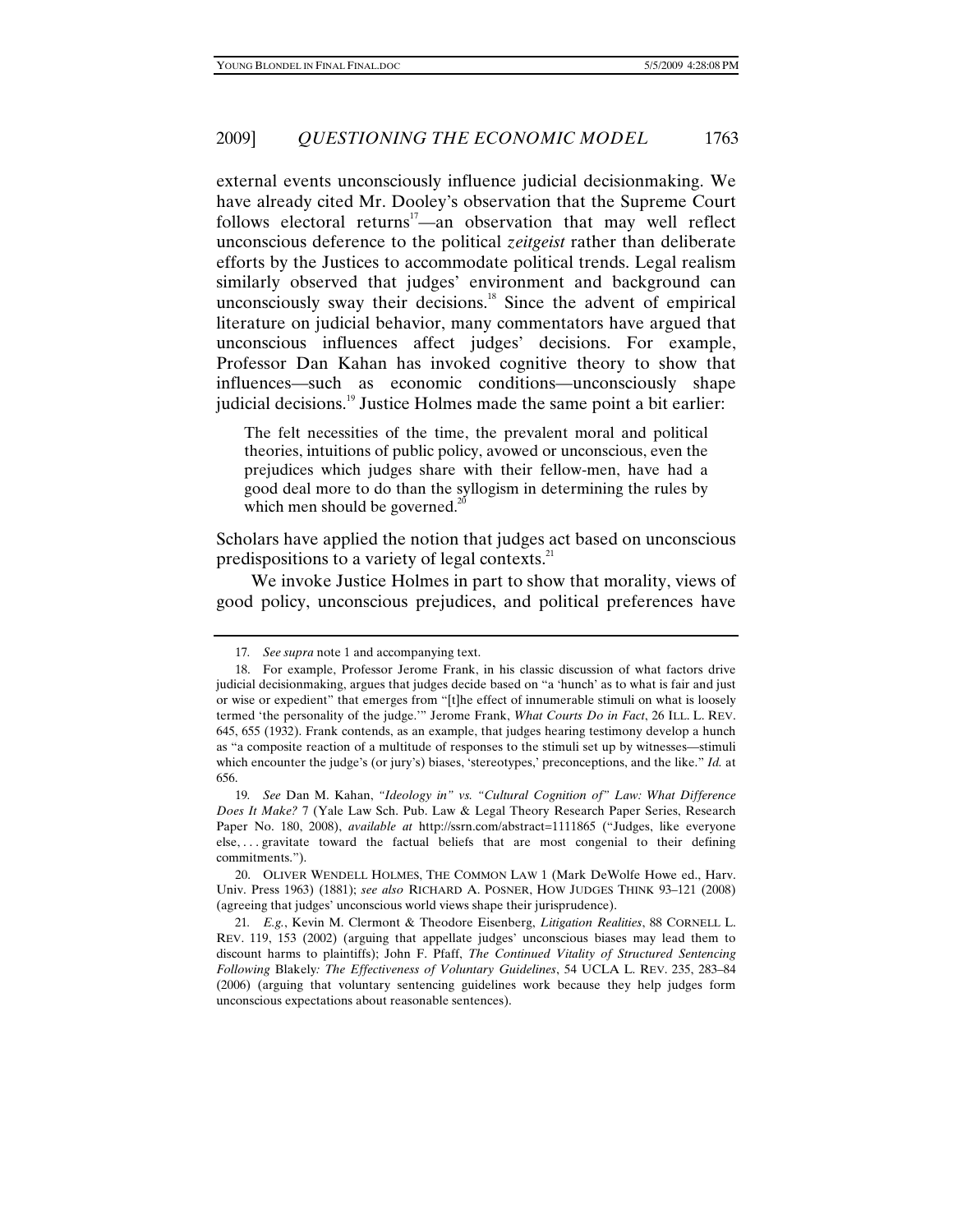long been part of the legal profession's own conventional account of judicial decisionmaking. Professors Brennan, Epstein, and Staudt contrast their macroeconomic theory with the following "legal model" of judging:

In the legal model, the Court's responsibility is to ensure that government policies comply with the mandates of relevant federal laws and, absent a legal breach, the Court will uphold the government activity as entirely legitimate. The legal model, in its most extreme form, gives no consideration to the individual views of the Justices or to national political, economic, or cultural trends, unless they are somehow embedded into the law through the majoritarian process. $22$ 

It is one thing to posit this impoverished account of judicial decisionmaking as an archetype and quite another to suggest that anyone in the profession or the legal academy thinks this is how judges actually decide cases. Much of the debate about formalism in public law, for example, has concerned how to formulate legal principles in such a way as to minimize judicial discretion and thus constrain judges from following their preferences.<sup>23</sup> The common law tradition, on the other hand, has often celebrated the open texture of legal rules as allowing independent judges to adapt the law to changing policy imperatives. $^{24}$  But no one thinks these influences can be eliminated entirely. By positing a "legal model" that is alien to actual legal discourse, our interlocutors—and much of the empirical literature—undermine their ability to contribute to the debates that actually *are* going on.

The strong dichotomy between a "legal" and an "economic" model of judging also ignores the extent to which conventional legal analysis may incorporate economic considerations. The state of the economy may be *legally* relevant to the decision of cases. An economic crisis, for example, may create compelling governmental interests that figure importantly in the resolution of cases. In the Depression-era case *Home Building & Loan Ass'n v. Blaisdell*,<sup>25</sup> "emergency powers" arguments based on the economic crisis

 <sup>22.</sup> Brennan, Epstein & Staudt, *supra* note 2, at 1206.

<sup>23</sup>*. See, e.g.*, Antonin Scalia, *The Rule of Law as a Law of Rules*, 56 U. CHI. L. REV. 1175, 1179–87 (1989).

<sup>24</sup>*. See, e.g.*, BENJAMIN N. CARDOZO, THE NATURE OF THE JUDICIAL PROCESS 178–79 (1921).

 <sup>25.</sup> Home Bldg. & Loan Ass'n v. Blaisdell, 290 U.S. 398 (1934).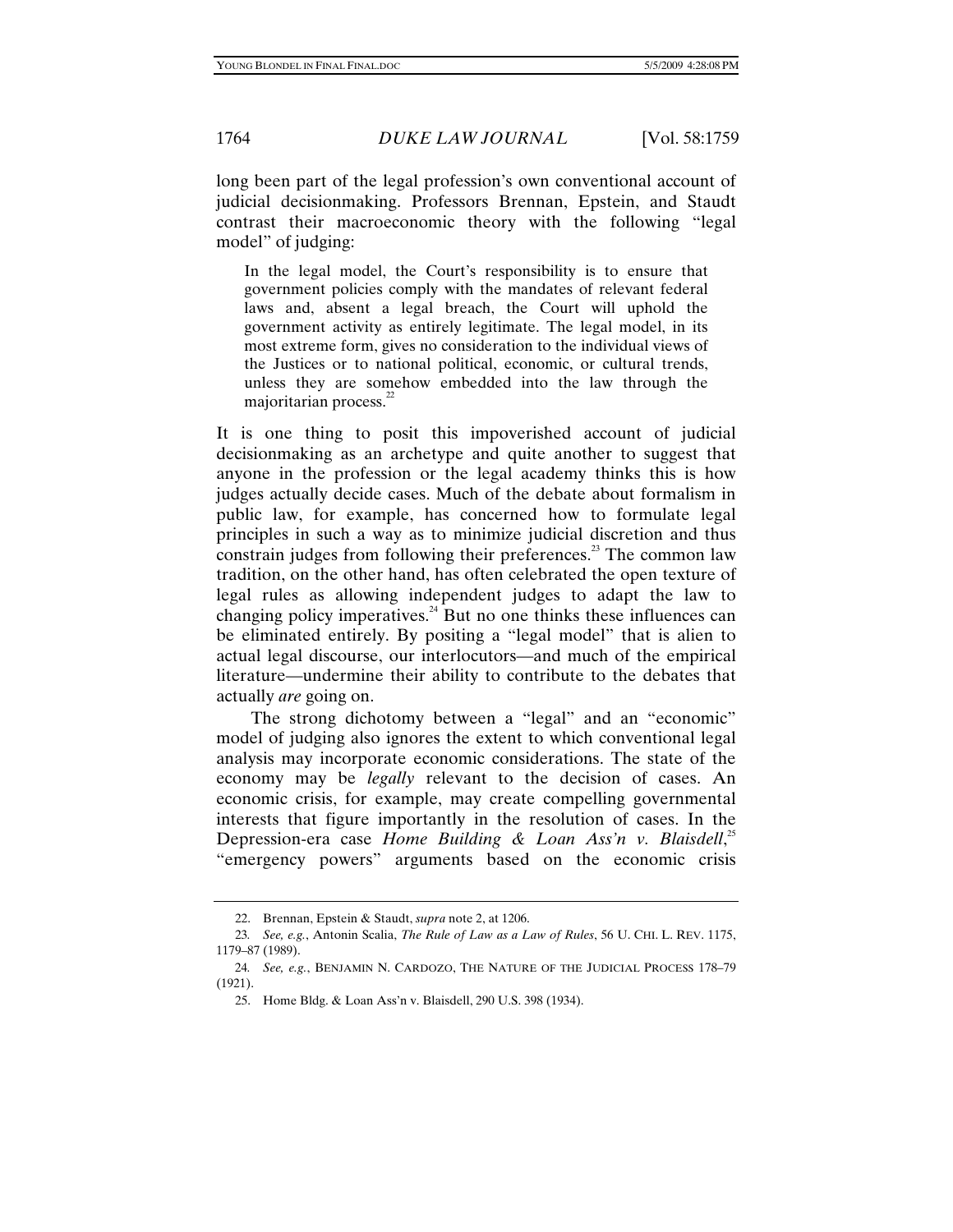influenced the Court's decision to uphold state mortgage legislation against a Contracts Clause challenge.<sup>26</sup> Many legal rules balance important interests, and an economic crisis may create stronger regulatory interests than the government would enjoy in ordinary times. Likewise, many statutes have emergency provisions that may significantly increase the government's chances of prevailing when economic conditions provide a predicate for their invocation. $2^7$ Professors Brennan, Epstein, and Staudt thus fall into a similar trap to the attitudinalists, who postulate an equally sharp dichotomy between "legal" and "political" bases of decision.<sup>28</sup> Just as the law often incorporates political values such as federalism or concern for human dignity, $29$  it similarly sometimes incorporates economic considerations into conventional legal analysis. Any effort to test the relative power of "legal" and "economic" or "political" explanations must grapple with the substantial overlap between these categories of explanation in practice. $30<sup>30</sup>$ 

We have no interest in denying that pure legal principles leave some room for judicial discretion, or that preferences about politics and policy sometimes fill that space. We have yet to be convinced, however, by Professors Brennan, Epstein, and Staudt's stronger claim that Justices *intentionally* vote to promote preferred economic conditions. Our interlocutors have provided little evidence to support that thesis. For example, in her seminal work with Jack Knight, *The Choices Justices Make*, 31 Professor Epstein supports the claim that Justices behave strategically with internal Court memoranda documenting bargaining and other strategic behavior affecting the content of judicial opinions.<sup>32</sup> Her article with Professors Brennan and

<sup>26</sup>*. Id.* at 441–42.

<sup>27</sup>*. E.g.*, International Emergency Economic Powers Act, 50 U.S.C. §§ 1701–06 (2006).

 <sup>28.</sup> SEGAL & SPAETH, *supra* note 7, at 48–85, 86–97 (describing the authors' version of the legal and attitudinal models of judicial behavior).

<sup>29</sup>*. See, e.g.*, Ernest A. Young, *Just Blowing Smoke? Politics, Doctrine, and the Federalist Revival After* Gonzales v. Raich, 2005 SUP. CT. REV. 1, 14–15, 18–20.

 <sup>30.</sup> To show, as Professors Brennan, Epstein, and Staudt seem to claim, that economic factors are an *extra*legal influence on judicial decisionmaking, they would need to eliminate from their dataset those cases in which economic conditions were legally relevant. *See* Brennan, Epstein & Staudt, *supra* note 2, at 1206 (reasoning that "macroeconomic trends are completely irrelevant to the decisionmaking process" in the legal model).

 <sup>31.</sup> LEE EPSTEIN & JACK KNIGHT, THE CHOICES JUSTICES MAKE (1998).

<sup>32</sup>*. E.g.*, *id.* at 32 tbl.2-2 (showing the nature and number of suggestions Justices raised in circulated bargaining memoranda in a random sample of 1983 term cases); *id.* at 74 tbl.3-2 (indicating the number of cases in which Justices circulated memoranda containing explicit bargaining statements during the 1983 Term); *id.* at 91 tbl.3-5 (showing the number of Chief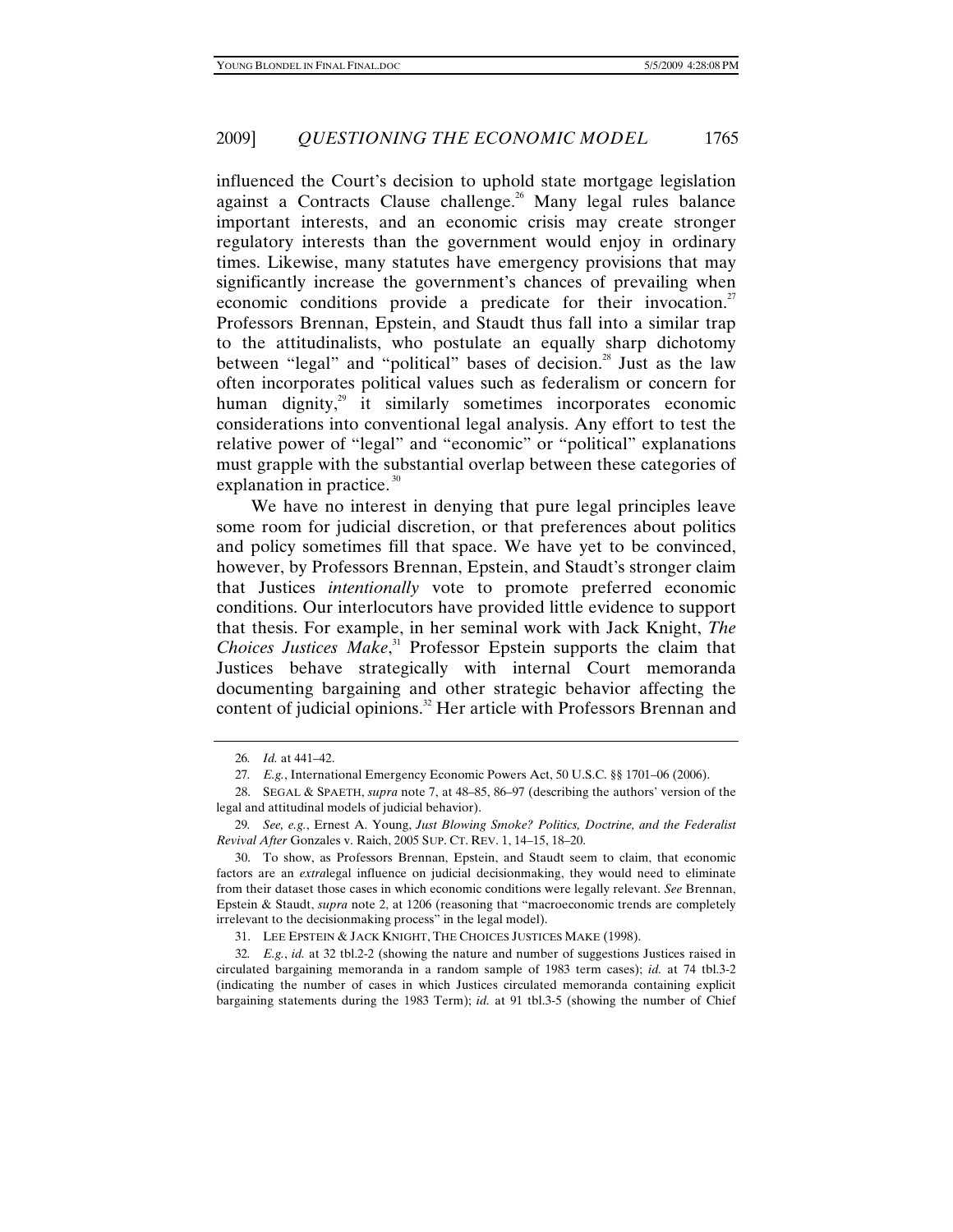Staudt, however, provides no similar documents showing that Justices weigh economic concerns when deciding cases.

Nor do other participants in the legal system act as though the Justices consider economic outcomes. If the state of the economy really influences Justices—and particularly if the Justices actively *seek* an economic policymaking role—one would expect participants in the legal system to talk about it. One would expect to see macroecononomic arguments—by which we mean arguments about the general state of the economy, not consequentialist claims about the effect of ruling a particular way on a particular issue $3^3$ —featured prominently in briefs to the Court. Likewise, one would expect a great deal more focus on economic views and acumen during the vetting and confirmation processes for new Justices. It remains possible that the Justices consciously vote to affect economic policy but successfully conceal that fact from their clerks, legal professionals, and the public. But we await direct evidence of this phenomenon.

This disagreement is more than an issue of semantics. Like attitudinalists, Professors Brennan, Epstein, and Staudt are contending that judges make decisions based on policy preferences (according to their model, economic policy preferences) rather than the law. $34$  But without any evidence that Justices or lawyers acknowledge that Justices are trying to affect the economy, this

Justice Burger's attempts to manipulate the agenda in conference discussions during the 1983 Term).

 <sup>33.</sup> The latter sort of argument is extremely common. *See, e.g.*, Boumediene v. Bush, 128 S. Ct. 2229, 2294 (2008) (Scalia, J., dissenting) (arguing that the Court's decision, allowing habeas corpus challenges to detention of enemy combatants detained abroad, "will almost certainly cause more Americans to be killed"); Brief for Petitioner at 41–51, Wyeth v. Levine, No. 06- 1249 (U.S. May 28, 2008), *available at* http://www.abanet.org/publiced/preview/briefs/pdfs/07- 08/06-1249\_Petitioner.pdf (arguing that allowing state tort suits against drug manufacturers even after the Food and Drug Administration has approved the drug's warning label would discourage people from using drugs in beneficial ways). But if the claim Professors Brennan, Epstein, and Staudt advance is simply that the Justices sometimes (or even often) respond to consequentialist arguments about the effects of ruling in a particular way, then their article is hardly breaking new ground. *See, e.g.*, STEPHEN BREYER, ACTIVE LIBERTY: INTERPRETING OUR DEMOCRATIC CONSTITUTION 11–12 (2005) (advocating "a broader interpretive approach that places considerable importance upon consequences").

<sup>34</sup>*. See* Brennan, Epstein & Staudt, *supra* note 2, at 1207 (rejecting the legal model of judicial decisionmaking and concluding that "Justices, in short, will seek to use their decisionmaking power to promote adept policymaking inside the executive and legislative branches of government"). Admittedly, Professors Brennan, Epstein, and Staudt also distance themselves from the attitudinal theory. *Id.* But because they claim that economic policy preferences outside the law shape judicial decisions, objections that attitudinalists overestimate how often judges deliberately make decisions for nonlegal reasons apply to Brennan, Epstein, and Staudt's model as well.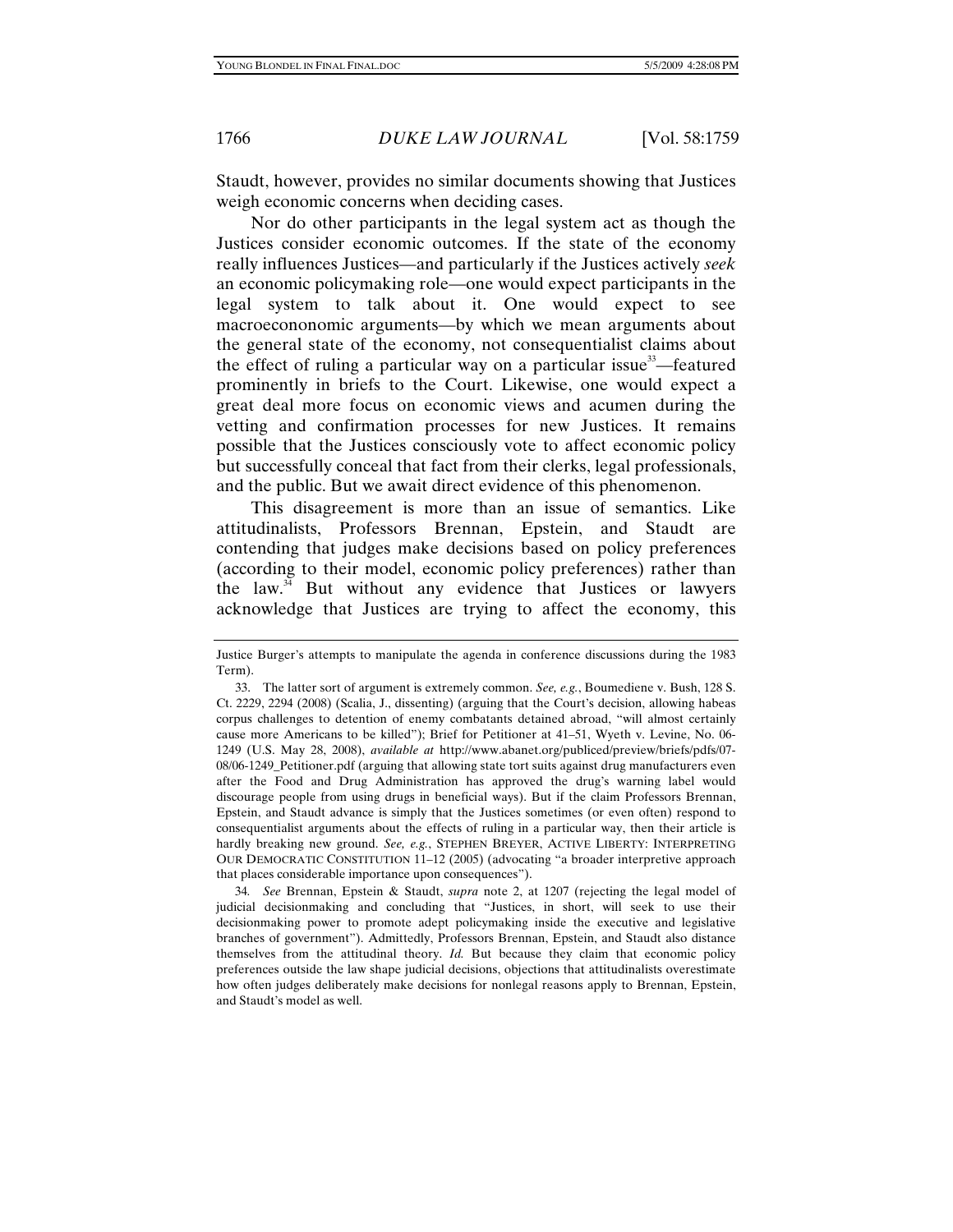# 2009] *QUESTIONING THE ECONOMIC MODEL* 1767

assertion implies that the Supreme Court's decisions may be subterfuge.<sup>35</sup> If Brennan, Epstein, and Staudt are correct, the Court has seriously breached public trust.<sup>36</sup> No wonder, then, that many of the participants in this Symposium have asked empiricists to tread carefully before making these kinds of claims. As Judge Michael Boudin points out,

[T]o call judges' subsequent choices in public policy cases "political" is mere provocation. One can reply blandly that these decisions are political in the sense that they relate to public policy, but few lay readers (or judges) will take it that way. Policy often matters in deciding cases, but it is usually policy attributable to Congress or to public policy reflected in case law, common sense, and the values of the community. Where exactly should judges look when existing law stops short? $37$ 

Given the law's long history recognizing that many factors, including environment, can shape judges' decisionmaking, $38$  perhaps a less forceful claim might offer more mutual ground for legal scholars and empiricists going forward.

#### II. THE COURT VERSUS THE NEW DEAL

Professors Brennan, Epstein, and Staudt's second conclusion is that their data debunk conventional wisdom that, prior to the 1937 "switch in time,"<sup>39</sup> the Court was unrelentingly hostile to the Roosevelt administration.<sup>40</sup> We are skeptical, however, about how much light the data they offer shed on this matter. The constitutional

 <sup>35.</sup> We detect a similar suggestion in Professor Knight's strong distinction between the articulated rationale for a judicial decision and the "actual" bases of decision. *See* Knight, *supra* note 8, at 1452 ("[T]he judge's opinion may be unrelated to the actual factors that were influential in deciding the case."). Although we cannot develop the point here, we believe that opinions reflect judges' actual reasons in a considerable majority of cases.

<sup>36</sup>*. See* Kahan, *supra* note 19, at 9 (arguing that his cultural cognition explanation is more palatable than the attitudinal model because it "spare[s] us from the disappointment associated with believing that judicial disagreement stems from self-conscious, and self-consciously concealed, political disregard for the law").

 <sup>37.</sup> Boudin, *supra* note 10, at 1688. Judge Boudin acknowledges that the judiciary should remain open to learning about its operations, but he suggests that empirical scholars also could show "a little more care in how their conclusions are packaged and explained." *Id.* at 1689.

<sup>38</sup>*. See supra* notes 17–21 and accompanying text.

<sup>39</sup>*. See generally* WILLIAM E. LEUCHTENBURG, THE SUPREME COURT REBORN: THE CONSTITUTIONAL REVOLUTION IN THE AGE OF ROOSEVELT 213–36 (1995) (describing the Court's change of direction in 1937).

 <sup>40.</sup> Brennan, Epstein & Staudt, *supra* note 2, at 1196.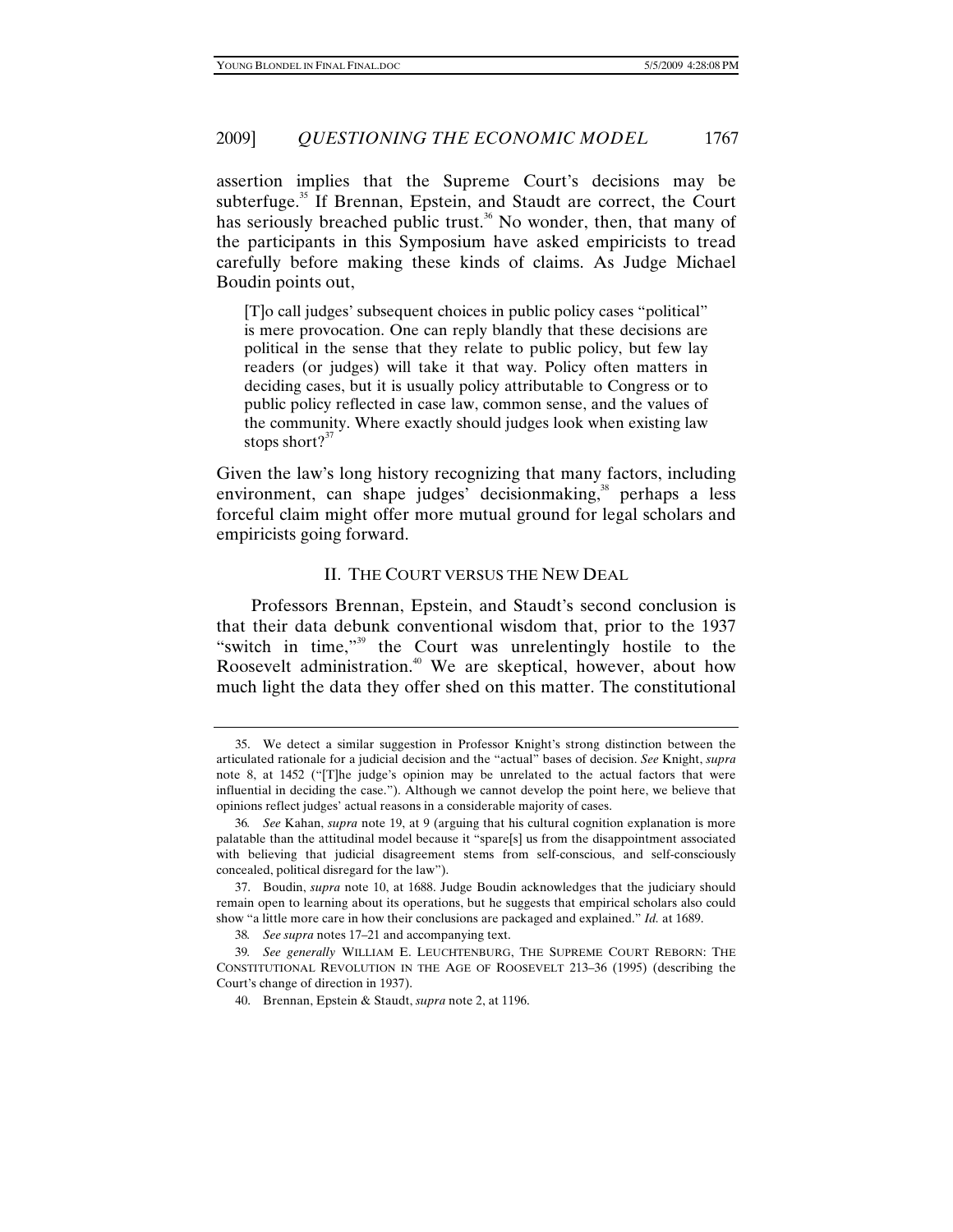conflict over the regulatory state, which culminated in the 1930s clash between the Court and the New Deal, was fought out primarily in three doctrinal areas: substantive due process or "freedom of contract" challenges to both state and federal regulatory laws, $4$ federalism-based challenges to national legislation under the Commerce Clause, $4^2$  and a much more limited class of nondelegation challenges to early federal administrative agencies.<sup>43</sup> It is well known that, in other areas, the Supreme Court was often friendly to governmental initiatives. In *United States v. Curtiss-Wright Export Corp.*, 44 for example, the Supreme Court construed presidential power to act in foreign affairs extremely broadly, brushing aside a nondelegation challenge. The Court sharply distinguished between the national government's domestic and foreign affairs powers, emphasizing that "there are differences between them, and . . . these differences are fundamental."<sup>45</sup> The doctrinal type of case thus matters a great deal when assessing the role of the Court vis-à-vis the political branches. Without some effort to demonstrate that tax cases are typical for the period, it is hard to see how Brennan, Epstein, and Staudt can draw general conclusions from their tax-based dataset.

In any event, we doubt that the "unrelenting hostility" thesis Professors Brennan, Epstein, and Staudt attack is, in fact, the

43*. See, e.g.*, *Schecter*, 295 U.S. at 537–38 ("Congress cannot delegate legislative power to the President to exercise an unfettered discretion to make whatever laws he thinks may be needed or advisable for the rehabilitation and expansion of trade or industry."); Panama Ref. Co. v. Ryan, 293 U.S. 388, 421 (1935) (rejecting another provision of the National Industrial Recovery Act because "Congress manifestly is not permitted to abdicate, or to transfer to others, the essential legislative functions with which it is thus vested").

<sup>41</sup>*. See, e.g.*, Adkins v. Children's Hosp., 261 U.S. 525, 560–61 (1923) (striking down a minimum wage law as a violation of the "constitutional liberty of contract"); Lochner v. New York, 198 U.S. 45, 60–61 (1905) ("The act is not, within any fair meaning of the term, a health law, but is an illegal interference with the rights of individuals, both employers and employés, to make contracts  $\dots$ ").

<sup>42</sup>*. See, e.g.*, A.L.A. Schechter Poultry Corp. v. United States, 295 U.S. 495, 548 (1935) (invalidating part of the National Industrial Recovery Act because it violated the boundary between "direct and indirect effects of intrastate transactions upon interstate commerce," a "fundamental" distinction "essential to the maintenance of our constitutional system"); Hammer v. Dagenhart, 247 U.S. 251, 275–76 (1918) (striking down a federal child labor law because it violated the Commerce Clause).

 <sup>44.</sup> United States v. Curtiss-Wright Exp. Corp., 299 U.S. 304 (1936).

<sup>45</sup>*. Id.* at 315; *see also* Sarah H. Cleveland, *Powers Inherent in Sovereignty: Indians, Aliens, Territories, and the Nineteenth Century Origins of Plenary Power over Foreign Affairs*, 81 TEX. L. REV. 1, 5 (2002) (arguing that Justice Sutherland's opinion in *Curtiss-Wright* adopted a vision of federal power in which "the Constitution . . . stopped at the water's edge, and the powers of the United States in the external realm derived not from the Constitution, but from concepts of sovereignty shared, recognized, and defined by the community of nations").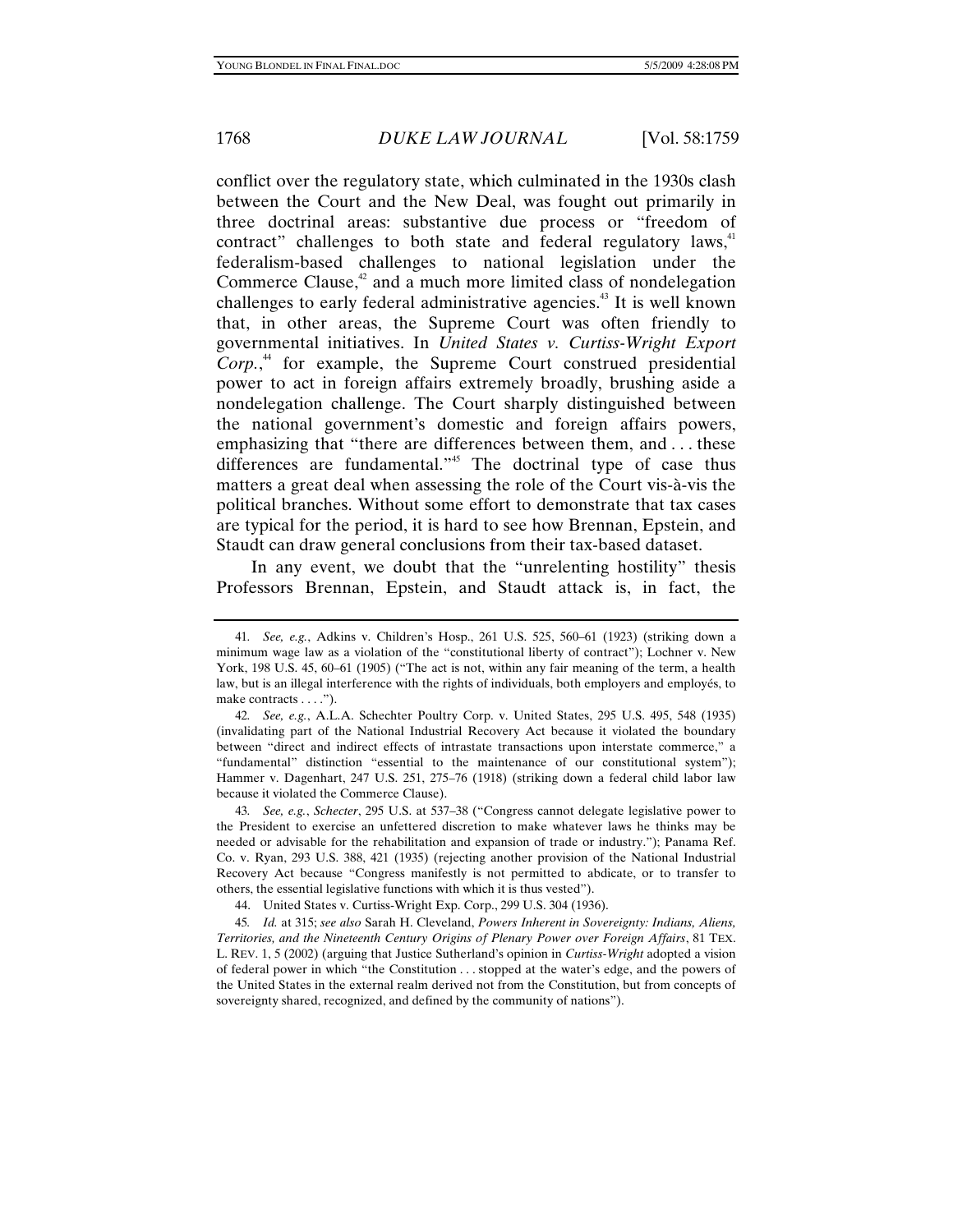conventional wisdom in constitutional law.46 (Certainly it is not what one of us teaches his first-year students in the subject.<sup> $47$ </sup>) Even in the key areas of doctrinal conflict, the Court's record was mixed. One leading casebook notes, for example, that "[a]lthough the Court employed substantive due process on many occasions, it sustained at least as many regulations as it struck down," and that the Court's *Lochner*-era invalidations "centered primarily, although not exclusively, on labor legislation, the regulation of prices, and restrictions on entry into business."48 Likewise, in the Commerce Clause cases, the Court combined restrictive decisions like *Hammer v. Dagenhart*<sup>49</sup> with broader constructions of federal power.<sup>50</sup> As Professor Barry Cushman has demonstrated, the Court's switch in time represented a choice, in each area, of one already-prominent doctrinal strand over a rival strand, not a categorical change of previously consistent direction.<sup>51</sup>

We are unsure what the statistical analysis of tax cases Professors Brennan, Epstein, and Staudt offer can add to this picture. In addition to the problems we have already noted, simply counting cases cannot assess the qualitative significance of particular decisions. Although Brennan, Epstein, and Staudt find the Court ruled against the government more frequently in these cases prior to 1930, a more doctrinally oriented scholar has observed that, prior to 1934, "[i]n the tax cases and in the commerce cases . . . the Supreme Court had conducted only occasional and rather limited forays against the

 <sup>46.</sup> Professors Brennan, Epstein, and Staudt cite a number of standard texts indicating that the Supreme Court posed a significant obstacle to the New Deal program. *See* Brennan, Epstein & Staudt, *supra* note 2, at 1223–24 n.74. But none of these sources says that the Court's decisions attacking the New Deal were numerous as a percentage of the Court's overall work product during the period or that its opposition extended to decisions outside a relatively small number of doctrinal categories. The conventional wisdom would have to be categorical indeed to be disproven by an observation that the government won a majority of its tax cases during the relevant period.

<sup>47</sup>*. See* Ernest A. Young, The Supreme Court and Constitutional Structure (Oct. 2008) (unpublished manuscript, on file with the *Duke Law Journal*).

 <sup>48.</sup> GEOFFREY R. STONE, LOUIS MICHAEL SEIDMAN, CASS R. SUNSTEIN, MARK V. TUSHNET & PAMELA S. KARLAN, CONSTITUTIONAL LAW 755–56 (5th ed. 2005).

 <sup>49.</sup> Hammer v. Dagenhart, 247 U.S. 251 (1918).

<sup>50</sup>*. See, e.g.*, Houston, E. & W. Tex. Ry. v. United States, 234 U.S. 342, 360 (1914) (upholding the Interstate Commerce Commission's authority to regulate intrastate commerce that substantially affects interstate commerce); *see also* Coronado Coal Co. v. United Mine Workers, 268 U.S. 295, 310 (1925) (construing the reach of the Antitrust Act broadly); Stafford v. Wallace, 258 U.S. 495, 528 (1922) (upholding the constitutionality of the Packers and Stockyards Act of 1921 under the Commerce Clause).

<sup>51</sup>*. See* BARRY CUSHMAN, RETHINKING THE NEW DEAL COURT 45–225 (1998).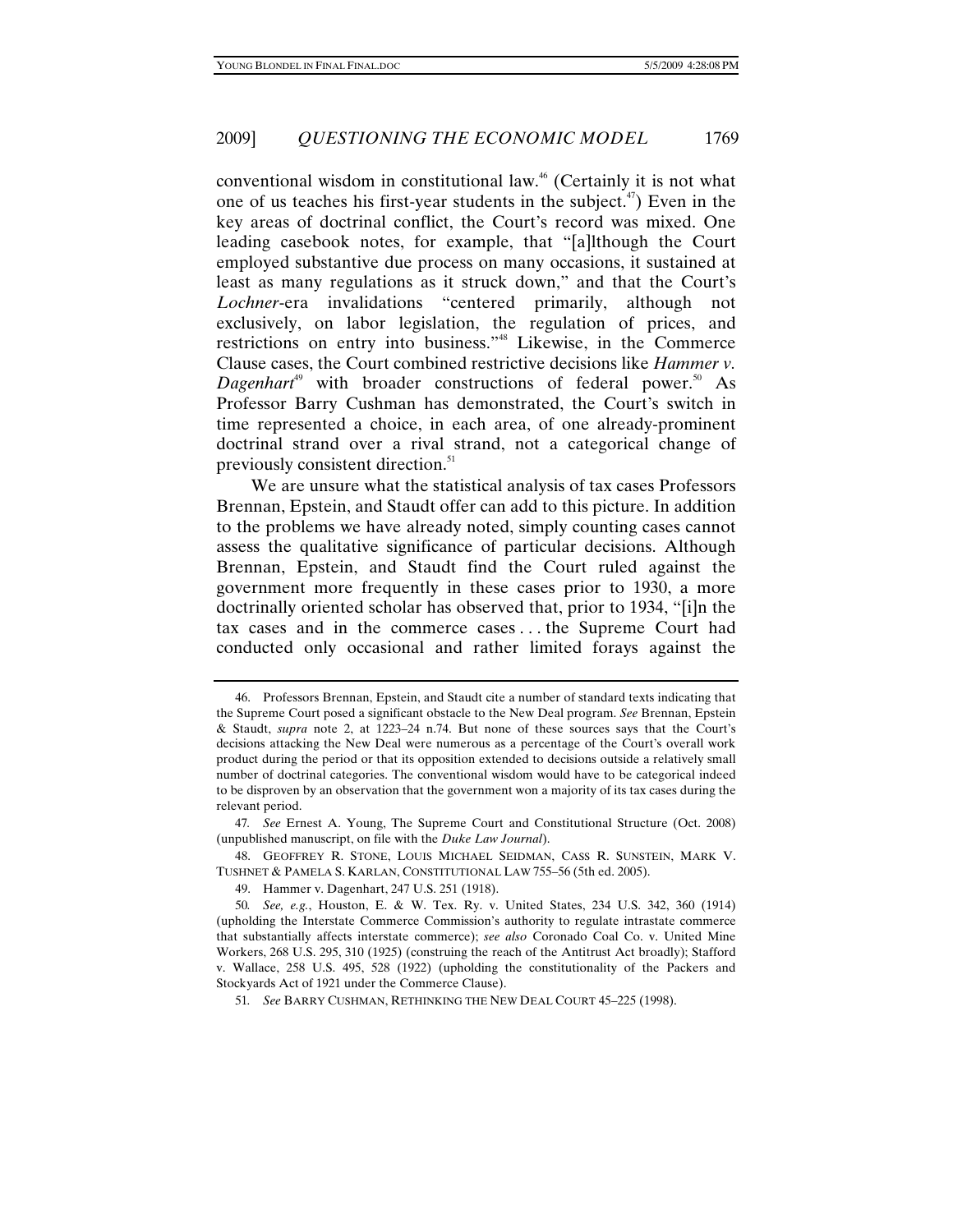welfare state.... [T]he actual negative decisions of importance were few, and the march toward regulation had been at most deflected slightly and, here and there, somewhat delayed."<sup>52</sup>

The Court's confrontation with the New Deal intensified in 1935–1936, however, and this confrontation did extend into the tax realm. In *United States v. Butler*,<sup>33</sup> the Court struck down a key New Deal law, the Agricultural Adjustment Act (AAA), holding that the act was beyond Congress's taxing-and-spending power because it invaded the reserved powers of the states in the Tenth Amendment.<sup>54</sup> The Court acknowledged that it was invalidating a critical part of the New Deal. Rejecting the government's argument that the national government had power to tax individual farmers who refused to participate in the AAA's program because of the scope of the economic crisis, the Court explained,

It does not help to declare that local conditions throughout the nation have created a situation of national concern; for this is but to say that whenever there is a widespread similarity of local conditions, Congress may ignore constitutional limitations upon its own powers and usurp those reserved to the states.<sup>55</sup>

Rather than deliberately deferring to Congress and President Roosevelt in 1936, the Court chose—at a critical moment—to undermine the New Deal. Regardless of how the Court performed in individual cases, it seems unlikely that the Justices were deliberately trying to help the political branches in a crisis<sup>56</sup> just when they were invalidating key legislation.

In its practical significance, a setback like *Butler* may outweigh five or ten government victories in ordinary tax cases.<sup>57</sup> Professors Brennan, Epstein, and Staudt offer no metric, however, for assessing the relative significance of individual judicial results. Even within the tax area, their approach thus overlooks important nuances in cases during the period that may challenge their overarching conclusion

55*. Id.* at 74–75.

 <sup>52.</sup> ROBERT G. MCCLOSKEY, THE AMERICAN SUPREME COURT 100–01 (5th ed. 2005).

 <sup>53.</sup> United States v. Butler, 297 U.S. 1 (1936).

<sup>54</sup>*. Id.* at 74.

<sup>56</sup>*. See* Brennan, Epstein & Staudt, *supra* note 2, at 1198 ("[W]hen the Justices believe that the economic crisis is the result of factors largely beyond the control of the government, they will often not sanction federal policymakers but instead seek to work as a team with the other branches of government to remedy the national crisis . . . .").

<sup>57</sup>*. See* LEUCHTENBURG, *supra* note 39, at 96 (describing the AAA, struck down in *Butler*, as one of "Roosevelt's two most important recovery programs").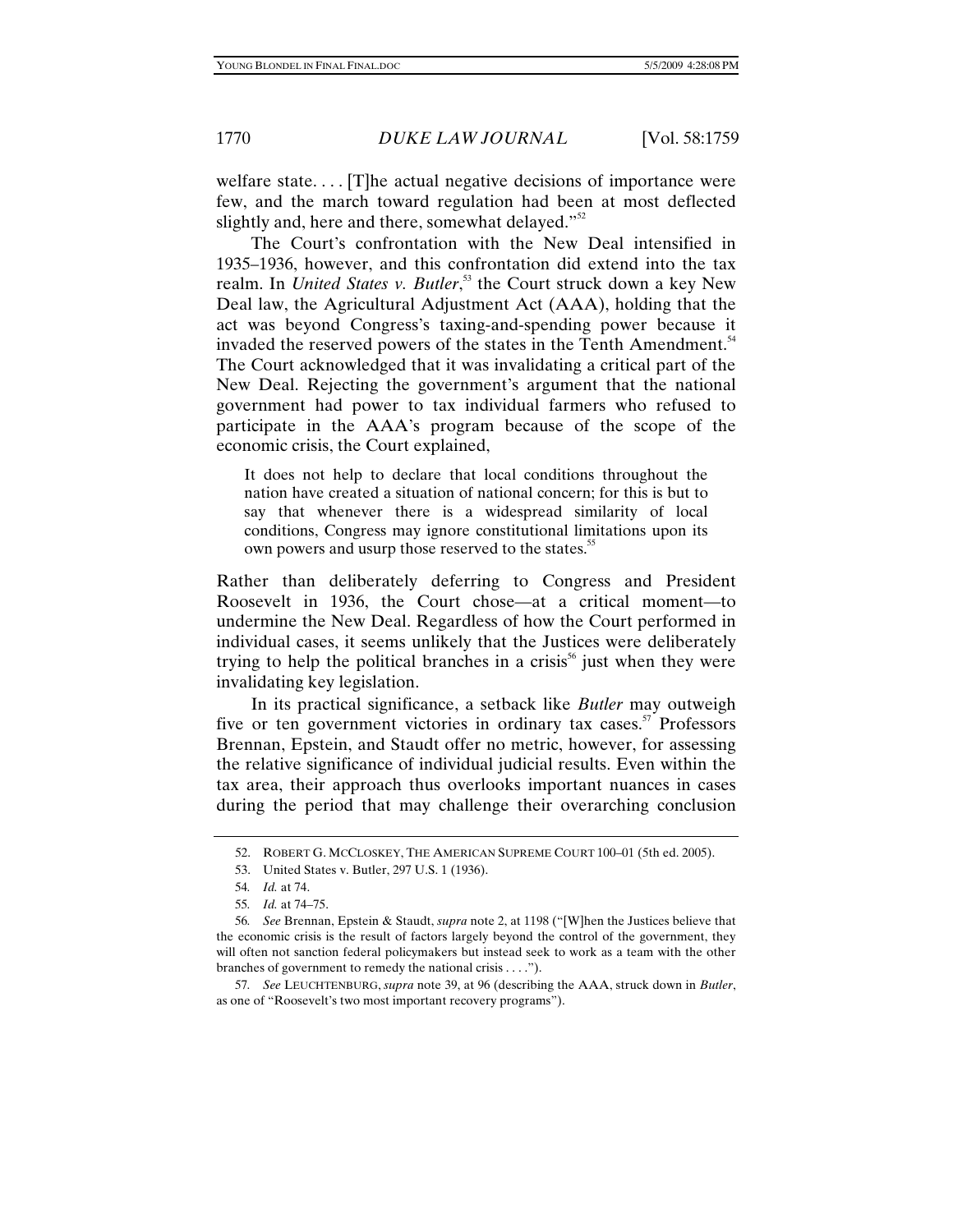that the Justices were voting to shape economic policy by assisting the government's program.

More broadly, Professors Brennan, Epstein, and Staudt's contention that the Court deferred to the political branches during the Great Depression fails to explain the Court's famed and frequent rejection of important pieces of New Deal legislation *outside* the tax area. After all, Brennan, Epstein, and Staudt purport to have chosen tax cases largely for reasons of convenience, not because they think the Court is uniquely likely to vote to influence economic policy in tax cases but not in other areas.<sup>58</sup> If their thesis holds, then historical evidence should show the Court trying to aid the government by implementing the political branches' chosen remedies for the Depression across a variety of doctrinal areas, including freedom of contract and the Commerce Clause. But that is hardly what the Court's resistance to the New Deal, which stiffened mid-decade, suggests. In cases like *A.L.A. Schechter Poultry Corp. v. United States*,<sup>59</sup> *Carter v. Carter Coal Co.*,<sup>60</sup> and *Morehead v. New York ex rel.* Tipaldo,<sup>61</sup> the Court struck down or threatened major New Deal initiatives precisely at the time when the Brennan-Epstein-Staudt model predicts that the Court should have supported government policy. $\degree$  Regardless of how many other cases the government won in this period, it seems unlikely the Court thought that these government victories would overcome the Court's hostile decisions in terms of qualitative importance. The Court's conservative majority surely intended decisions like *Schechter* and *Carter Coal* to threaten the New Deal, and it must have expected the Roosevelt administration to perceive them as threats. Does anyone really think that Franklin Roosevelt simply misperceived the Court's behavior

<sup>58</sup>*. See* Brennan, Epstein & Staudt, *supra* note 2, at 1209 ("We could use several legal contexts to test our theory, but we believe that taxation is an excellent venue for investigating the effects of the economy on judicial behavior . . . .").

 <sup>59.</sup> A.L.A. Schechter Poultry Corp. v. United States, 295 U.S. 495 (1935).

 <sup>60.</sup> Carter v. Carter Coal Co., 298 U.S. 238 (1936).

 <sup>61.</sup> Morehead v. New York *ex rel.* Tipaldo, 298 U.S. 587 (1936). Although *Tipaldo* invalidated *state* minimum-wage legislation, it revived the doctrine of *Adkins v. Children's Hospital*, 261 U.S. 525 (1923), which had invalidated a *federal* minimum wage law, and it was widely perceived as indicating that the Court would employ economic substantive due process to attack national New Deal legislation. *See* DAVID M. KENNEDY, FREEDOM FROM FEAR: THE AMERICAN PEOPLE IN DEPRESSION AND WAR, 1929–1945, at 329–30 (1999).

<sup>62</sup>*. See*, *e.g.*, LEUCHTENBURG, *supra* note 39, at 215 ("The Supreme Court during these months [in 1935 and 1936] frequently went out of its way to frustrate the Roosevelt administration.").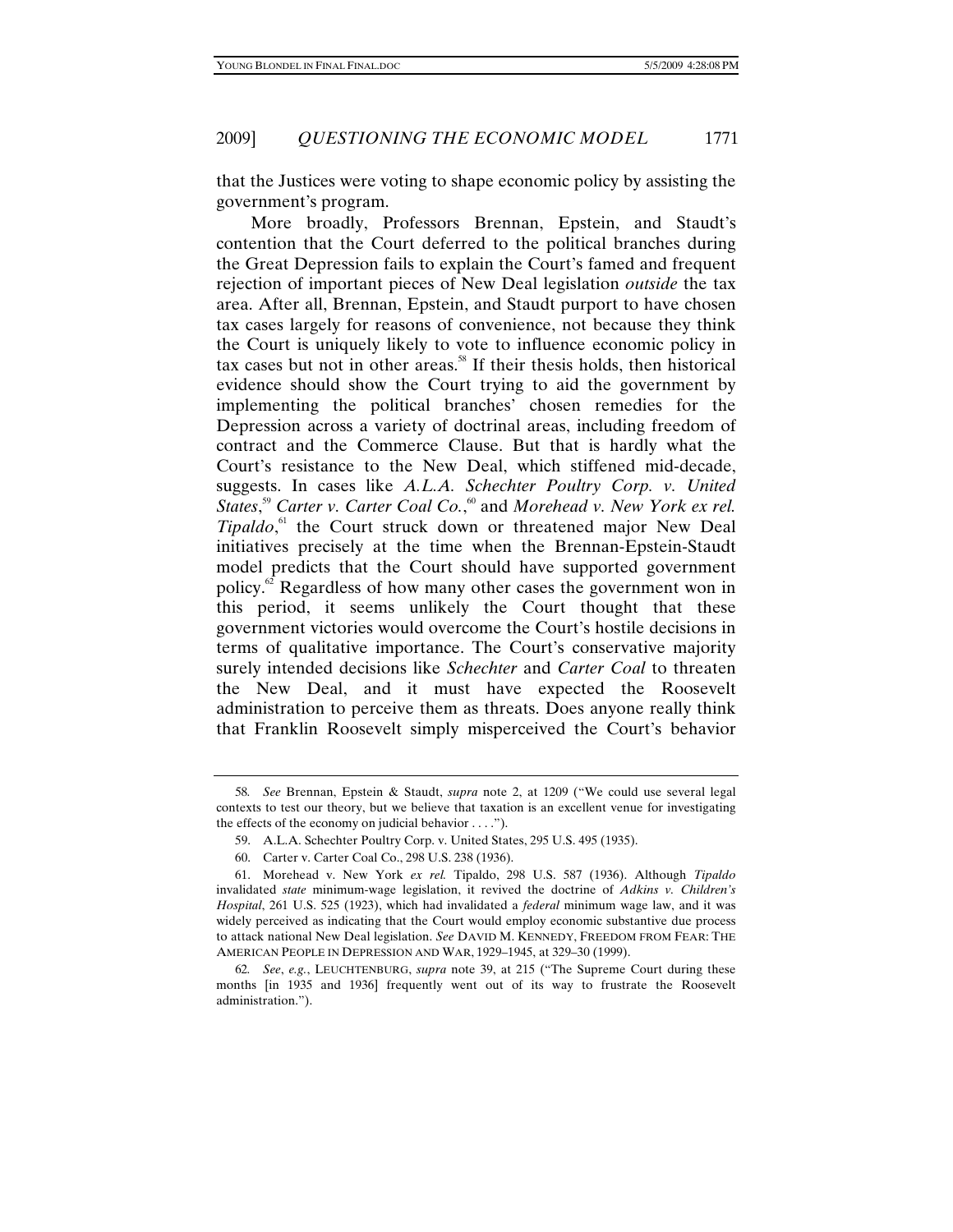when he proposed court packing as a remedy to curb the Court's hostility?

The basic problem is that quantitative analysis that simply counts case results cannot, of itself, refute the established qualitative story concerning the Court and the New Deal. On one hand, Professors Brennan, Epstein, and Staudt have shown that the government won a good many (tax) cases during this period. On the other, however, nothing in the data can deny that the Court became increasingly hostile to the New Deal in high-profile constitutional cases and that these cases amounted to major setbacks for President Roosevelt's program. A macroeconomic model that could predict in advance, or at least explain in hindsight, the overall qualitative drift under certain conditions would be both interesting and useful. But our interlocutors' model does not do that. And absent some method of weighing qualitative importance of cases won and lost, one cannot even confirm the hypothesis that the Court favors the government overall during an economic depression.

We think, moreover, that conventional legal explanations may well resolve apparent contradictions in the Court's results. The major government setbacks we have discussed—for example, *Butler*, *Schechter*, *Carter Coal*—were all cases about the constitutional boundaries of government power. We suspect that most of the cases in the Brennan-Epstein-Staudt dataset, however, involve the *application* of the tax laws to cases that all concede come within the constitutional purview of governmental authority. These cases may involve difficult questions of statutory construction or the application of law to fact, but not outright challenges to the legitimacy of government power. Perhaps the Court saw the case for deference to governmental actors as more compelling when government officials were acting within their constitutional authority but wished to maintain a more vigilant posture when policing the boundaries of that constitutional authority. This stance would be consistent, for example, with the "constitutional fact" doctrine announced in the Court's earliest encounter with administrative adjudication.<sup>63</sup> It would also be consistent with later tendencies to defer to agency actions pursuant to statutory authority but to review *constitutional* claims de novo.<sup>64</sup> One

 <sup>63.</sup> Crowell v. Benson, 285 U.S. 22, 51–61 (1932).

<sup>64</sup>*. See, e.g.*, Adrian Vermeule, *Our Schmittian Administrative Law*, 122 HARV. L. REV. 1095, 1115 (2009) ("[E]ven in cases where agency action is otherwise committed to agency discretion by law as to statutory claims, the Court has allowed review of constitutional claims,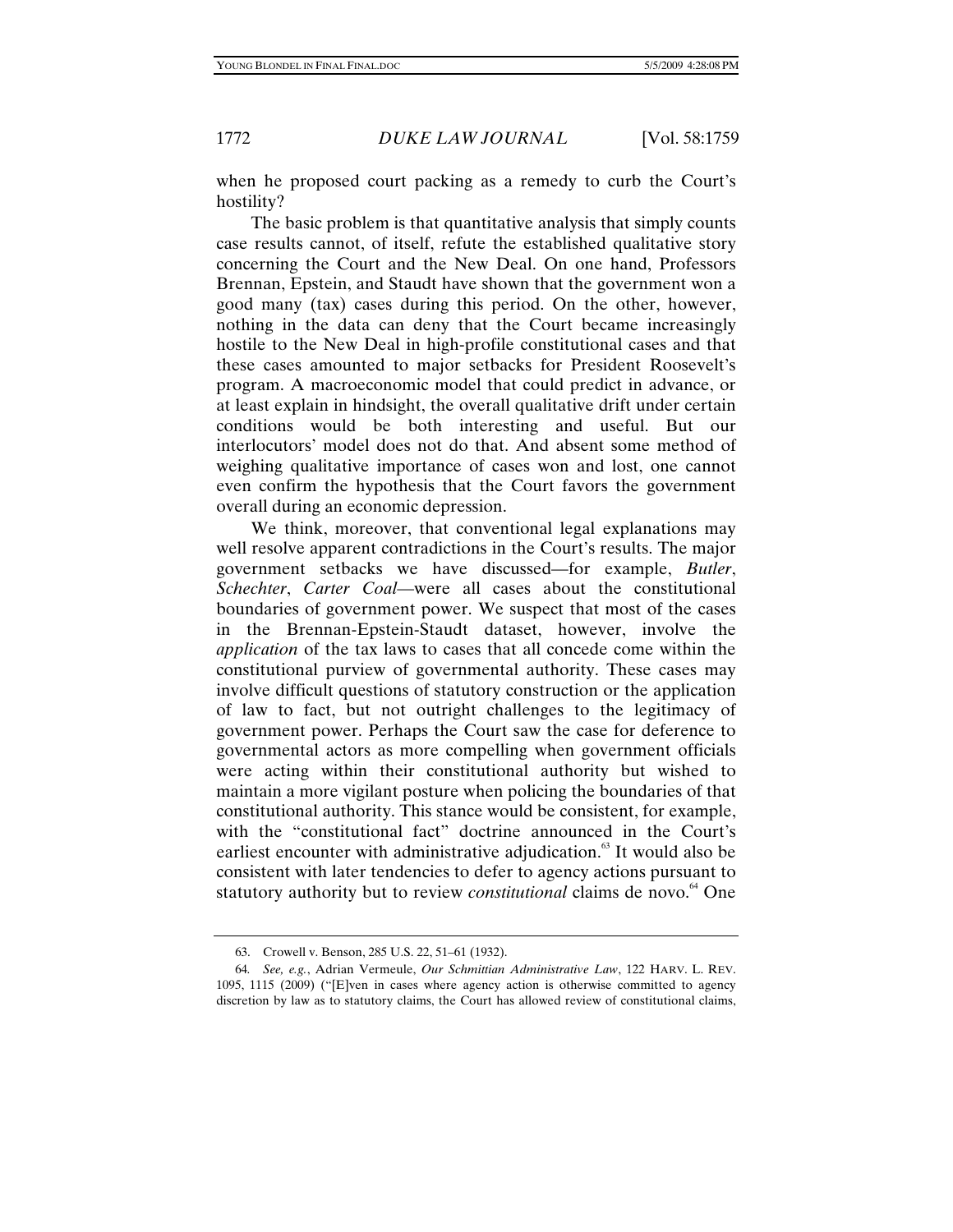would have to investigate the tax cases in the dataset to verify this hypothesis. But the Brennan-Epstein-Staudt hypothesis standing alone cannot account for the pattern of major government losses in high-profile constitutional cases like *Butler* or *Schechter*, notwithstanding the Court's overall tendency to rule in favor of the government. Our conventional legal explanation may well account for this tendency.

In sum, legal analysis remains useful to understanding the nuances of Court behavior. Legal scholars first demonstrated that the Court was neither uniformly hostile nor uniformly positive toward the Roosevelt administration even prior to the 1937 switch in time. Indeed, legal scholarship provides a more nuanced view of the Court's decisions during the New Deal than Professors Brennan, Epstein, and Staudt have acknowledged, and their failure to recognize other scholars' findings may explain some of the legal academy's skepticism toward the empirical project. Additionally, law may actually *explain* why the Court tended to favor the government during the 1930s yet voted against the New Deal in important cases. Unless empiricists are open to considering legal explanations for empirical findings, they may overlook new areas of research.

### III. EXPLAINING AND PREDICTING

Finally, Professors Brennan, Epstein, and Staudt claim that their findings "help explain Supreme Court votes" and "forecast upcoming votes in the context of the nation's serious economic decline."<sup>65</sup> To explain and forecast the Court's decisions, however, Brennan, Epstein, and Staudt would need to offer a more fine-grained account of *why* they are observing this trend in tax cases and how macroeconomic factors influence judicial decisionmaking. Without considerably more information concerning how the Court responds to macroeconomic stimuli, it is difficult either to explain or predict its behavior.

The first problem concerns the divide between the two quite different types of responses to macroeconomic factors that Professors Brennan, Epstein, and Staudt hypothesize. In "ordinary" times, they suggest, the Court rewards the government for good economic

professedly in order to avoid the serious constitutional questions that would arise if judicial review of constitutional claims were unavailable.").

 <sup>65.</sup> Brennan, Epstein & Staudt, *supra* note 2, at 1196.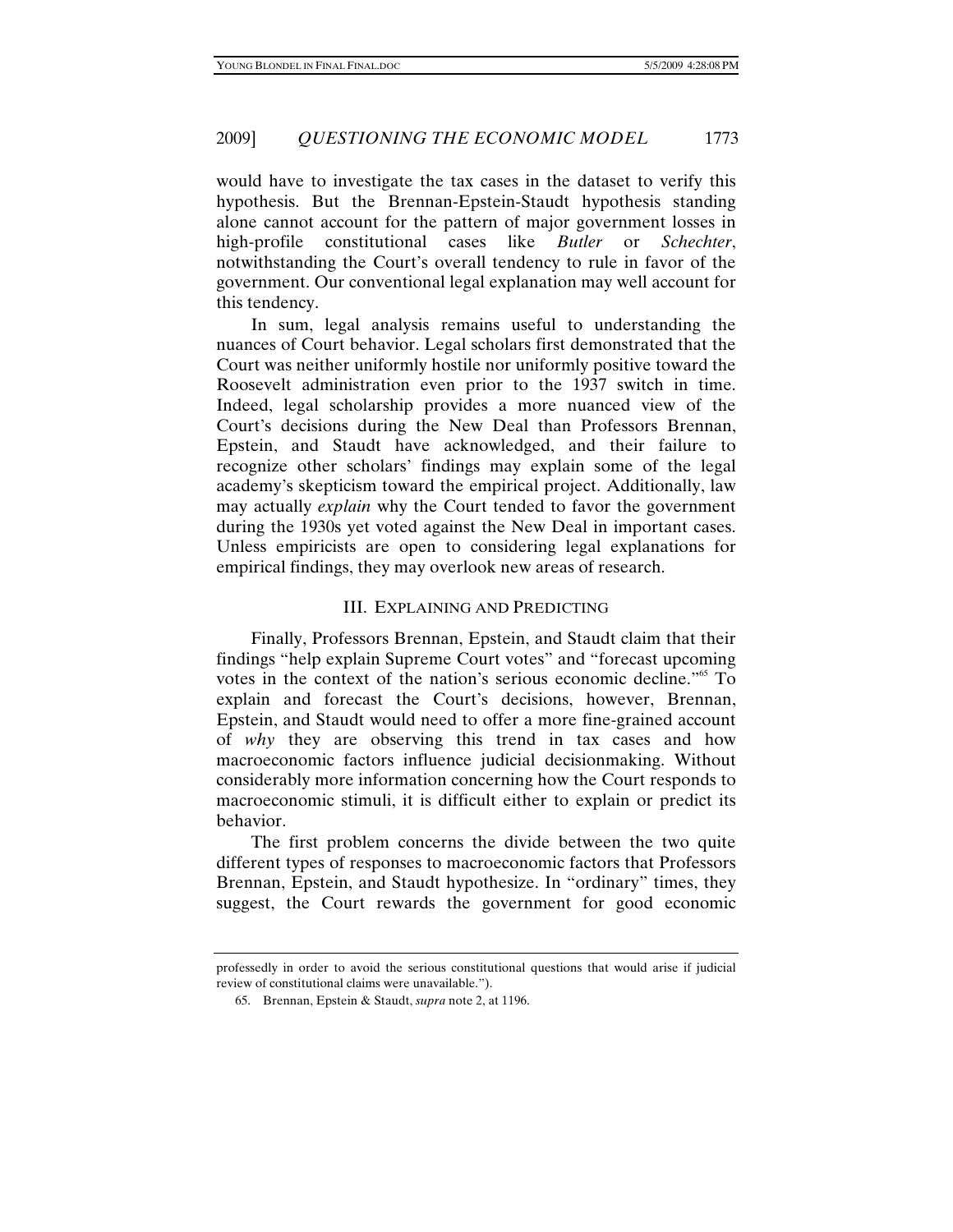performance and punishes it during downturns.<sup>66</sup> In times of serious economic crisis, on the other hand, the Court bands together with the political branches to help get the economy back on its feet.<sup>67</sup> But this dualist approach to economic stimuli presumes that the Justices—few of whom are economic experts—can accurately differentiate between ordinary downturns and serious crises. Even economic experts cannot tell, for example, when the nation entered a recession in 2008, how serious the recession is, and when it will end.<sup>68</sup> Should the Justices begin to punish the government or defer to it? In the absence of readily applicable criteria to determine which of the two opposing courses to follow, the import of macroeconomic factors for judicial decisionmaking is simply indeterminate.

We also think that Professors Brennan, Epstein, and Staudt need to defend their assumption that Justices respond to economic stimuli in the same way that voters do. A voter choosing a candidate is in a very different position than a Justice considering whether to invalidate a government policy. When voters decide whether to continue supporting the incumbent, their alternative is to put someone *else* in office who may have a better idea. The Court cannot do the latter; it generally must vote up or down on a government policy, having only extremely limited opportunities to replace that policy with some preferred alternative. It is therefore unclear why the Justices would think that merely punishing incumbent leaders without replacing them with someone else—would help the economy. Throwing a wrench into the only available policy may be even worse. Without further analysis, the simple hypothesis that Justices act like voters is unpersuasive.

This second objection drives at a larger problem with importing political science scholarship into legal academia—the risk that nonlegal experts may import preconceived expectations as well. Professors Brennan, Epstein, and Staudt begin by hypothesizing that

<sup>66</sup>*. Id.* at 1198.

<sup>67</sup>*. Id.*

<sup>68</sup>*. See* Edmund L. Andrews, *Recession Began Last December, Economists Say*, N.Y. TIMES, Dec. 2, 2008, at A1; Neil Irwin, *Recession Could End This Year, Fed Chief Says*, WASH. POST, Feb. 25, 2009, at A1. The same has been true of past economic crises, including the Great Depression. *See, e.g.*, KENNEDY, *supra* note 61, at 65 ("Down to the last weeks of 1930, Americans could still plausibly assume that they were caught up in yet another of the routine business-cycle downswings that periodically afflicted their traditionally boom-and-bust economy."); *id.* at 59 (noting that "most Americans in 1930 saw these developments less clearly than did later analysts" and that the drop in GNP and rise in unemployment had actually been greater during the 1921 recession than in the initial stages of the Great Depression).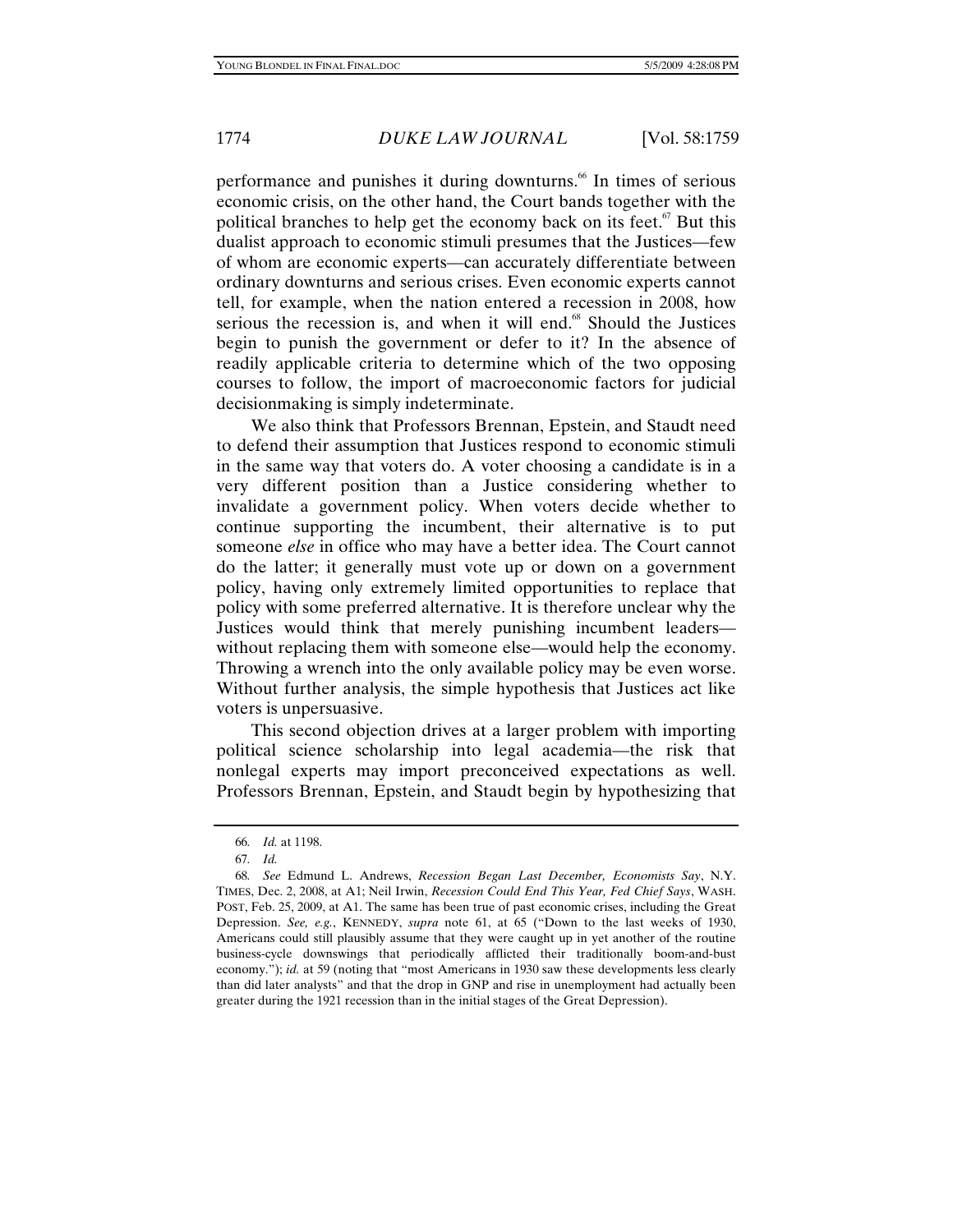Justices act like voters.<sup>69</sup> They appear to have developed their core thesis—that the Justices vote to punish or reward the political branches depending on economic conditions—from a behavior model designed specifically for voters.<sup>70</sup> But voters have a fundamentally different responsibility than Justices. At a minimum, our interlocutors have not explained or defended the assumption that voters and Justices behave similarly.

A statistical correlation between economic performance and case results cannot justify their assumption. As Professor Frank Cross has noted, readers should avoid reading too much into statistical correlations—showing a correlation does not prove variables are necessarily related.<sup>71</sup> Moreover, analysis of Professors Brennan, Epstein, and Staudt's general data cannot exclude certain important alternative possibilities. We have already noted that economic factors are *legally* relevant in important classes of cases. Another possibility arises from the voter model itself: if political support for the government tends to track economic performance, then how do we know that economic performance has any *direct* effect on the courts? After all, judges might simply be responding to the government's political support, which in turn responds to the economy. Absent some way to control for the government's level of political support, Brennan, Epstein, and Staudt may simply have confirmed Mr. Dooley's original assertion that the Supreme Court follows the election returns. $^{72}$ 

Perhaps one could respond that the Brennan-Epstein-Staudt model is only preliminary. But this literature has a penchant for throwing out "preliminary" explanations that, without much refinement, soon become conventional wisdom in political science circles.<sup>73</sup> This tendency is particularly troubling when political science scholars purport to "discover" the *actual* reasons judges decide cases, which judges then successfully conceal by filling opinions with legal

 <sup>69.</sup> Brennan, Epstein & Staudt, *supra* note 2, at 1194.

<sup>70</sup>*. See id.* at 1195.

 <sup>71.</sup> FRANK B. CROSS, DECISION MAKING IN THE U.S. COURTS OF APPEALS 4 (2007); *see also* Harry T. Edwards & Michael A. Livermore, *Pitfalls of Empirical Studies that Attempt to Understand the Factors Affecting Appellate Decisionmaking*, 58 DUKE L.J. (forthcoming 2009) (manuscript at 13–14) (cautioning against adopting empirical conclusions uncritically).

<sup>72</sup>*. See supra* text accompanying note 1.

<sup>73</sup>*. See* Frank B. Cross, *The Justices of Strategy*, 48 DUKE L.J. 511, 538 (1998) (book review) (calling Professors Epstein and Knight's judicial behavioral model in *The Choices Justice Make* "one-dimensional" but conceding that "they are presenting an initial model"). Ten years have passed without a great deal of refinement in key aspects of this strategic model.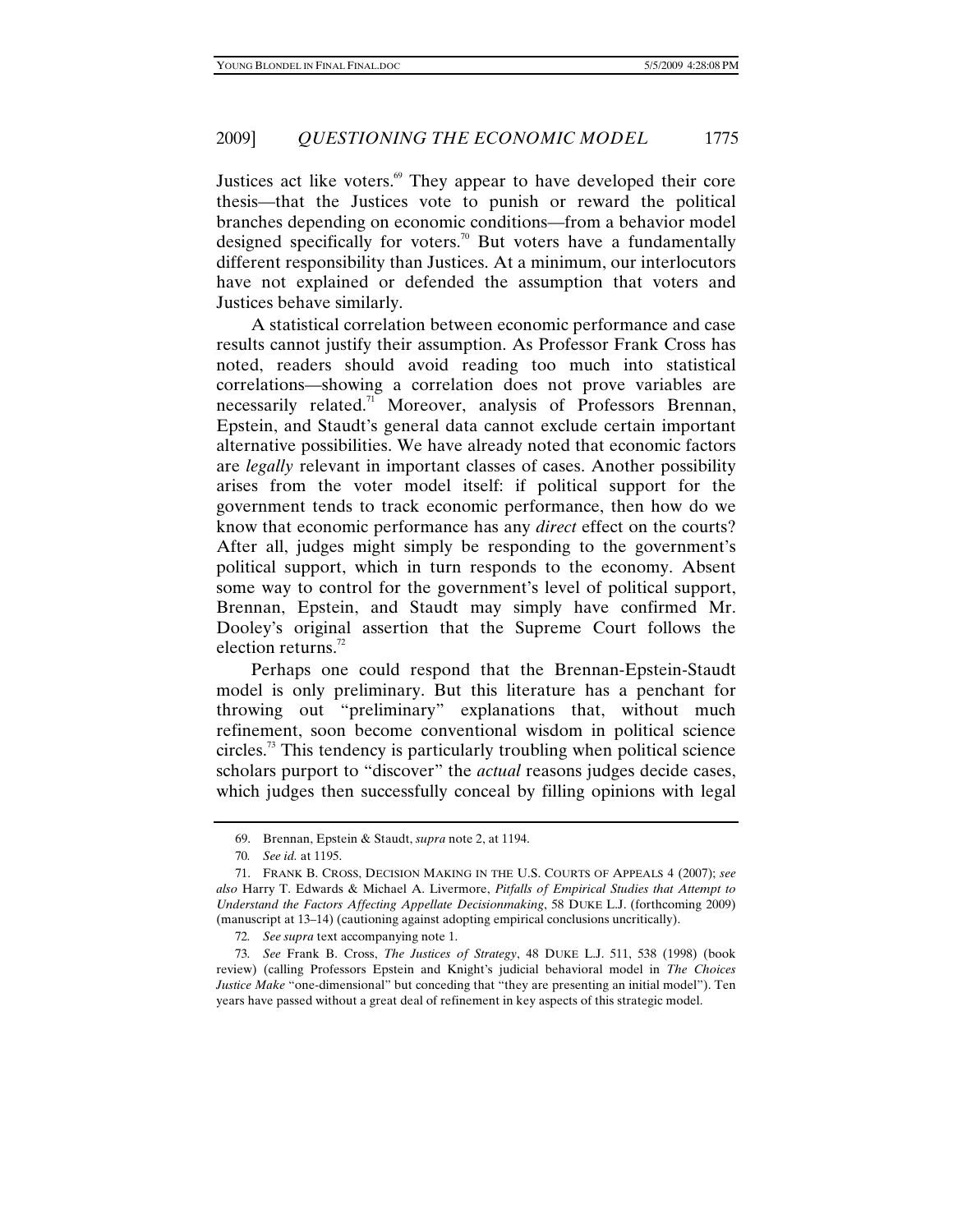justifications.<sup>74</sup> These often-undersupported claims can enter the public consciousness uncritically,<sup>75</sup> undermining courts' legitimacy. These claims also risk misleading participants in the legal system, many of whom lack the statistical proficiency to properly evaluate empirical findings.<sup>76</sup> Because lawyers and the general public may misunderstand the limits of "preliminary" findings, perhaps empiricists should avoid reaching for bold explanations of early data. Legal scholars have long contended that other explanations soften or explain empiricists' claims that judges vote by ideology or policy preference.<sup>77</sup> The most fruitful avenues for empirical research, we suspect, will involve more circumscribed research questions at the intersection of political science and legal explanations.

A third problem is that the Brennan-Epstein-Staudt account is simultaneously too general and too narrow. It is too general in the sense that, without a more fine-grained understanding of *why* economic factors influence Justices in some cases but not others, the model cannot predict (or explain) results in particular disputes. *Butler* and similar cases demonstrate that, even in times when the overall data show the Court favoring the government, the government can still lose—and lose big—in individual cases. So if one wants to explain or predict individual cases, then one needs to better determine when Justices defer to government policy based on something more specific than the Justices' general self-interest in overall economic performance. We are not sure that our interlocutors can offer that, and we have already suggested that traditional types of legal explanations may better explain individual decisions.

Our interlocutors' account is too narrow, however, in that its empirical demonstration focuses only on tax cases. Although

<sup>74</sup>*. See, e.g.*, SEGAL & SPAETH, *supra* note 7, at 53 ("[W]e argue that the legal model and its components serve only to rationalize the Court's decisions and to cloak the reality of the Court's decision-making process."); Knight, *supra* note 8, at 1542 ("[T]he judge's opinion may be unrelated to the actual factors that were influential in deciding the case.").

<sup>75</sup>*. See, e.g.*, Linda Greenhouse, *At the Court, Dissent over States' Rights Is Now War*, N.Y. TIMES, June 9, 2002, at C3 (suggesting that the attitudinal model explains Justices' decisions in federalism cases without considering arguments against the validity of the model).

<sup>76</sup>*. See* Edwards & Livermore, *supra* note 71 (manuscript at 14) ("[M]ost law students and members of the legal profession are not trained in the nuances and limits of empirical analysis.").

<sup>77</sup>*. E.g.*, Frank B. Cross, *Political Science and the New Legal Realism: A Case of Unfortunate Interdisciplinary Ignorance*, 92 NW. U. L. REV. 251, 279–309 (1997) (critiquing the attitudinal model and concluding that it "clearly contains some truth" but "offers only an incomplete explanation of legal decisionmaking" and "[t]he exaggerated claims of some proponents are insupportable in the face of closer scrutiny").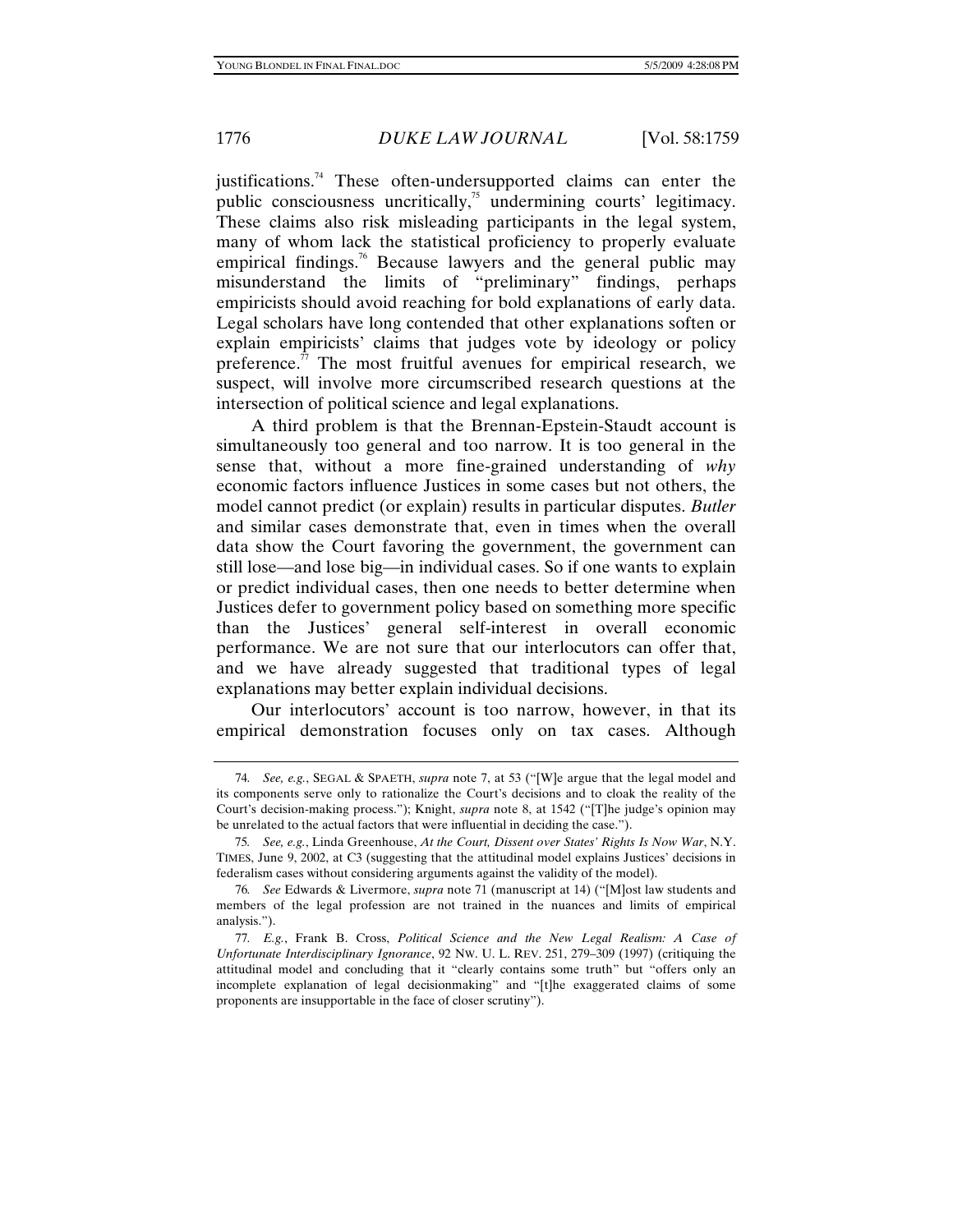empiricists may struggle to document it statistically, it is hard to rule out the possibility that judicial deference to government actors varies profoundly across subject areas. For instance, conventional wisdom holds that the contemporary judiciary defers more to some executive agencies than to others, based on differential evaluations of the competence and integrity of those agencies; more formally, existing doctrine prescribes varying levels of deference depending on, for example, whether an agency has been delegated legislative rulemaking authority.<sup>78</sup> If so, this fact would seriously undermine how well scholars can generalize from findings based on tax cases. To predict the consequences of the current economic crisis on judicial decisionmaking, then, we would need not only some overall measure of deference but some way to understand how that plays out in individual regulatory areas.

It is possible that more fine-grained empirical studies of cases as Professor Knight has proposed<sup>79</sup>—could resolve these questions. Legal scholars can assist that effort by identifying gaps in doctrinal explanations that more quantitative approaches might fill. From the other direction, empirical scholars like Professors Brennan, Epstein, and Staudt might identify gaps in the explanatory power of their data that could, in turn, benefit from legal analysis. Along these lines, we conclude by offering some law-generated suggestions for refining the empirical investigation of macroeconomic influences on judicial decisionmaking.

#### IV. QUESTIONS ABOUT THE RESEARCH DESIGN

In this last Part, we suggest some ways to build on and modify Professors Brennan, Epstein, and Staudt's project. These suggestions are internal in the sense that they accept the basic thrust of the project but offer some ways the study could be refined.

We have already suggested that tax cases may not be all that representative of the dynamic between the Court and the political

<sup>78</sup>*. See, e.g.*, United States v. Mead Corp., 533 U.S. 218, 233–38 (2001). *See generally* William N. Eskridge, Jr., & Lauren E. Baer, *The Continuum of Deference: Supreme Court Treatment of Agency Statutory Interpretations from* Chevron *to* Hamdan, 96 GEO. L.J. 1083 (2008) (describing the Court's different approaches to deferring to administrative agency actions).

<sup>79</sup>*. See* Knight, *supra* note 8, at 1548 (calling on empirical scholars to study the substantive content of law).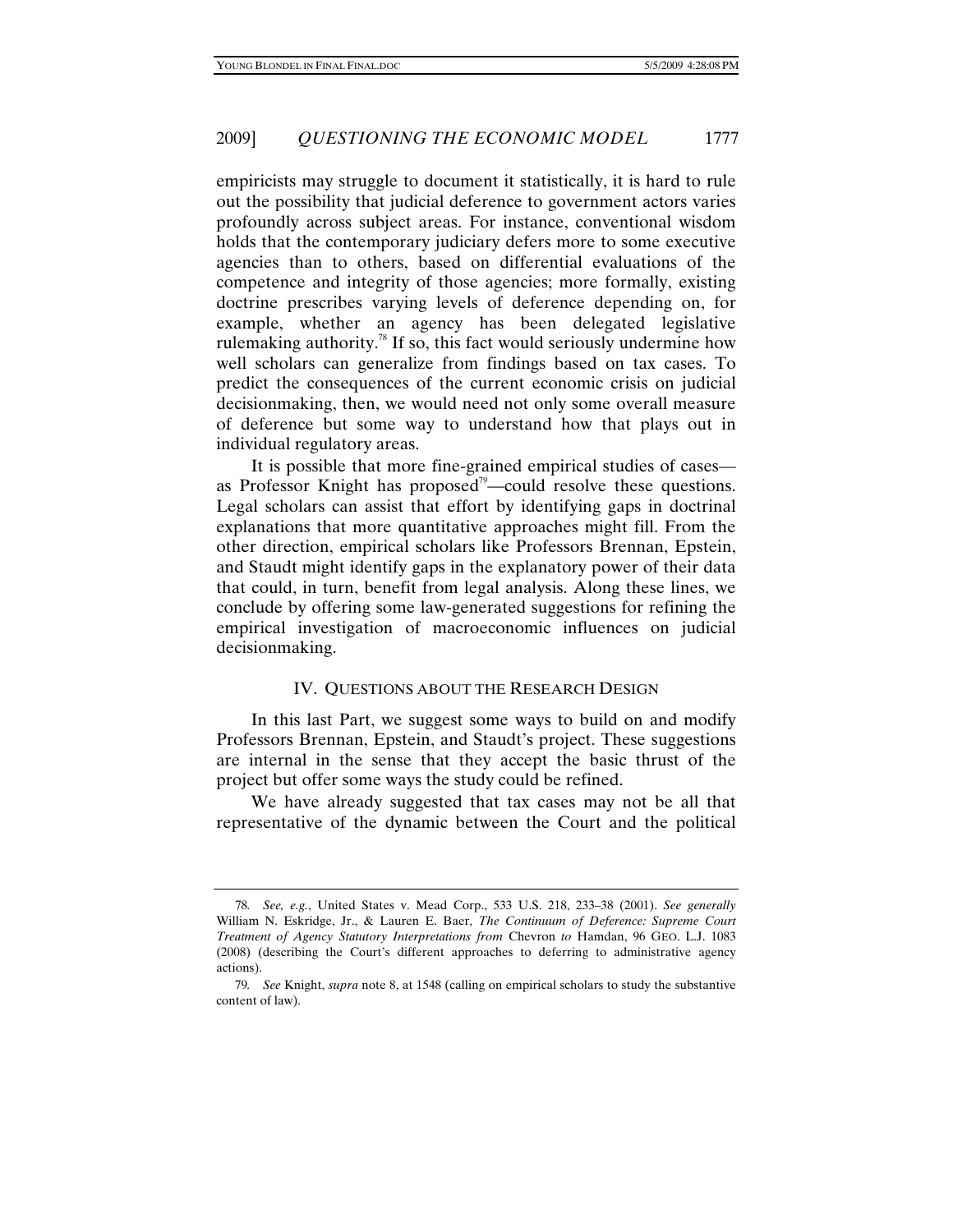branches.<sup>80</sup> A related difficulty concerns the relevance of particular tax cases to the Brennan-Epstein-Staudt thesis. That thesis could have two distinct versions: In one version, the Justices rule on cases to judge and attempt to influence the current administration's economic policy. In the other, the Court generally judges the state of the economy and then punishes the political branches for bad economic management by reflexively voting against the government in cases across the board. If Professors Brennan, Epstein, and Staudt are advancing the latter argument, then it makes sense to count all tax cases in the dataset. But if their position is, in fact, closer to the first alternative, then we would think one should count only those tax cases that actually reflect the current administration's economic policy.81 A more focused study would exclude, for example, many tax cases interpreting older provisions enacted under previous administrations. In any event, Brennan, Epstein, and Staudt ought to explain more explicitly which tax cases are relevant to their thesis and why—preferably by clarifying the relationship between particular cases and the policy of the incumbent administration.

A second issue concerns the impact of time-lag problems on interpretations of judicial results. Our friends from The University of North Carolina at Chapel Hill have addressed this issue at greater length in their response in this Symposium, $82$  so we only note the problem briefly. Two potentially relevant lags exist: the time that elapses from enactment of a statute or implementation of a policy to any legal challenge to that statute or policy and the lag from the initial challenge to the Supreme Court's decision of the case.<sup>83</sup>

 <sup>80.</sup> We are also nervous about inferring much from tax cases decided immediately after Congress enacted the first constitutional federal income tax in 1913. Act of Oct. 3, 1913, ch. 16, § II, 38 Stat. 114, 166–81. One would expect Court decisions to fluctuate for some time while the Court sorted out the meaning of the new statute.

 <sup>81.</sup> It is not clear that the Roosevelt administration focused much on tax reform other than the tax provisions connected to the Social Security Act that the Court struck down in *Butler*. We are indebted to our colleagues Larry Zelenak and Richard Schmalbeck on this point.

<sup>82</sup>*. See* Scott Baker, Adam Feibelman & William P. Marshall, Response, *Justices as Economic Fixers: A Response to* A Macrotheory of the Court, 58 DUKE L.J. 1627, 1637–38 (2009). Professor Young thinks that "friends" is a particularly generous appellation given that this issue is going to press in the midst of the NCAA basketball tournament. Ms. Blondel agrees, but only because Carolina beat Notre Dame in football in 2008.

<sup>83</sup>*. See, e.g.*, United States v. Cambridge Loan & Bldg. Co., 278 U.S. 55, 55–60 (1928) (reporting that the Commissioner of Internal Revenue assessed taxes against the bank on September 18, 1924, when Professors Brennan, Epstein, and Staudt show the economy was beginning an upswing, but that the Court decided the case in November 1928, after the economy had peaked, bottomed, and begun to improve); Supplee-Biddle Hardware Co. v. United States,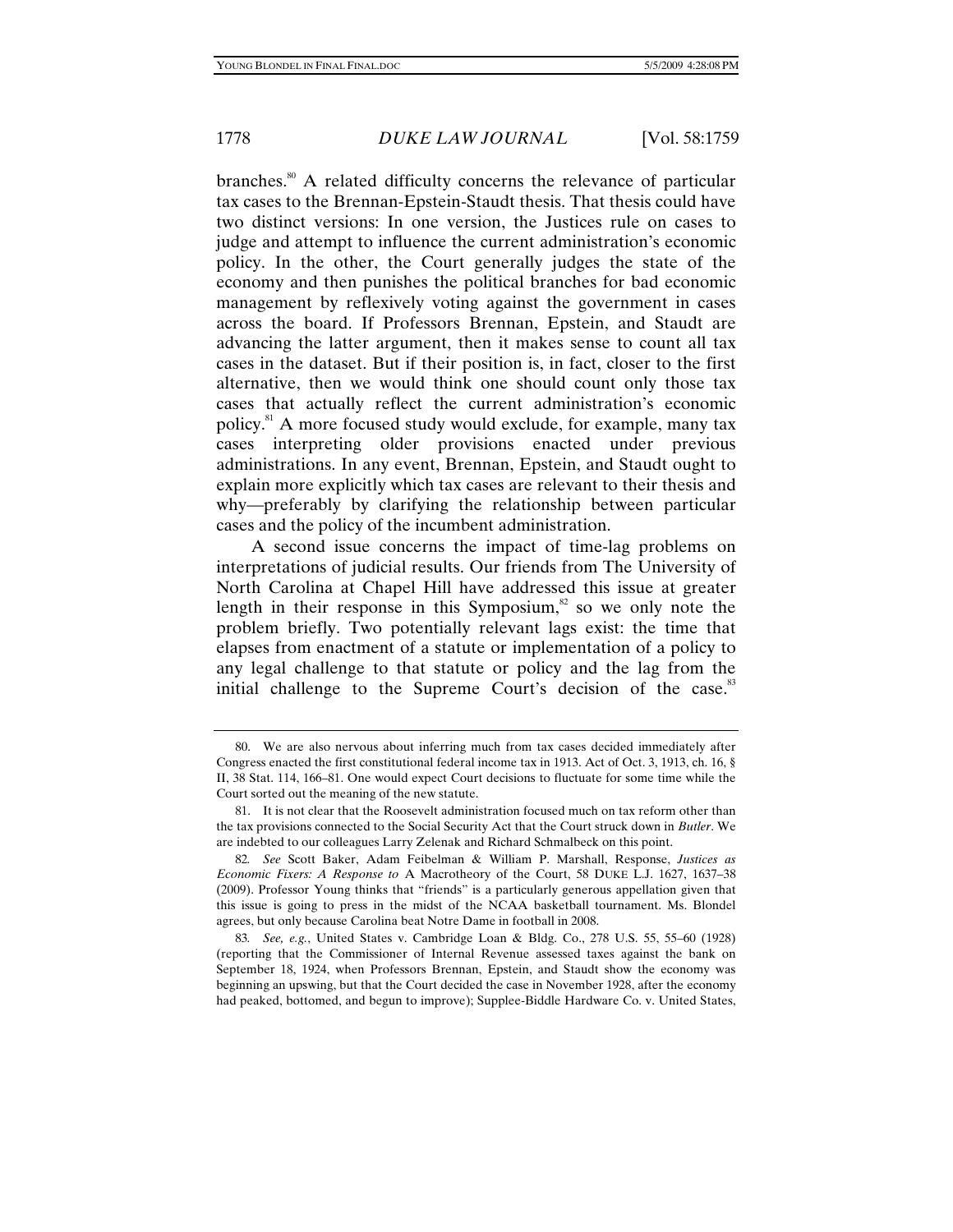Professors Brennan, Epstein, and Staudt do not appear to address which time is relevant for pegging a litigated dispute to the government's larger economic policy and its macroeconomic result. Does the Court evaluate the competence of the government that *enacted* a statute by considering the economic climate at the time it was enacted? Or does the Court simply kick a government that it perceives to be incompetent (because of economic performance) at the time of decision, regardless of whether it was the same government or same conditions when the statute was originally enacted? This confusion is particularly a problem during the early period of the Brennan-Epstein-Staudt study because the economy was fluctuating in relatively short-term cycles and the lifecycle of some cases likely spanned upturns and downturns.<sup>84</sup>

Our third question arises from the assertion that the Justices *consciously* seek to influence macroeconomic policy.<sup>85</sup> Professors Brennan, Epstein, and Staudt do not appear to suggest that Supreme Court decisions *themselves* affect national economic performance. But why not? It seems at least possible that the Justices could realistically expect to influence economic performance directly in at least some cases. It would be interesting to know, for example, what the New York Stock Exchange did on "Black Monday," May 27, 1935, when *Schechter*, *Louisville Joint Stock Land Bank v. Radford*<sup>86</sup> (which struck down a mortgage moratorium), $\delta$ <sup>7</sup> and *Humphrey's Executor v. United States*<sup>88</sup> all came down on the same day.<sup>89</sup> If our

- 85. For a discussion of this assertion, see *supra* notes 14–16 and accompanying text.
- 86. Louisville Joint Stock Land Bank v. Radford, 295 U.S. 555 (1935).
- 87*. Id.* at 601–02.

<sup>58</sup> Ct. Cl. 343, 346 (1923) (reporting that the government assessed taxes in July 1922, during an expansion, but the Court decided the case in May 1924, after the economy had peaked and begun to sink), *aff'd*, 265 U.S. 189 (1924).

 <sup>84.</sup> We also note that tax cases may be unrepresentative because, in the early period of Professors Brennan, Epstein, and Staudt's study, tax cases came to the Court quicker than other sorts of cases because of expedited review provisions. In the modern era, the Court's discretionary certiorari policy would also complicate this problem because it encourages the Court not to take the *first* case from a court of appeals raising a given issue, but rather to wait until a circuit split develops.

 <sup>88.</sup> Humphrey's Ex'r v. United States, 295 U.S. 602 (1935). Although *Humphrey's Executor* upheld the federal law in question—which allowed Congress to limit the president's authority to remove a commissioner of an independent agency—against constitutional challenge, *id.* at 631–32, the Court's decision was widely perceived as a challenge to the Roosevelt administration, which had sought broader control of the national administrative bureaucracy, *see* LEUCHTENBERG, *supra* note 39, at 78 (reporting that *Humphrey's Executor* "stunned the Roosevelt Administration"); *see also* Christopher S. Yoo, Steven G. Calabresi & Laurence D. Nee, *The Unitary Executive During the Third Half-Century, 1889–1945*, 80 NOTRE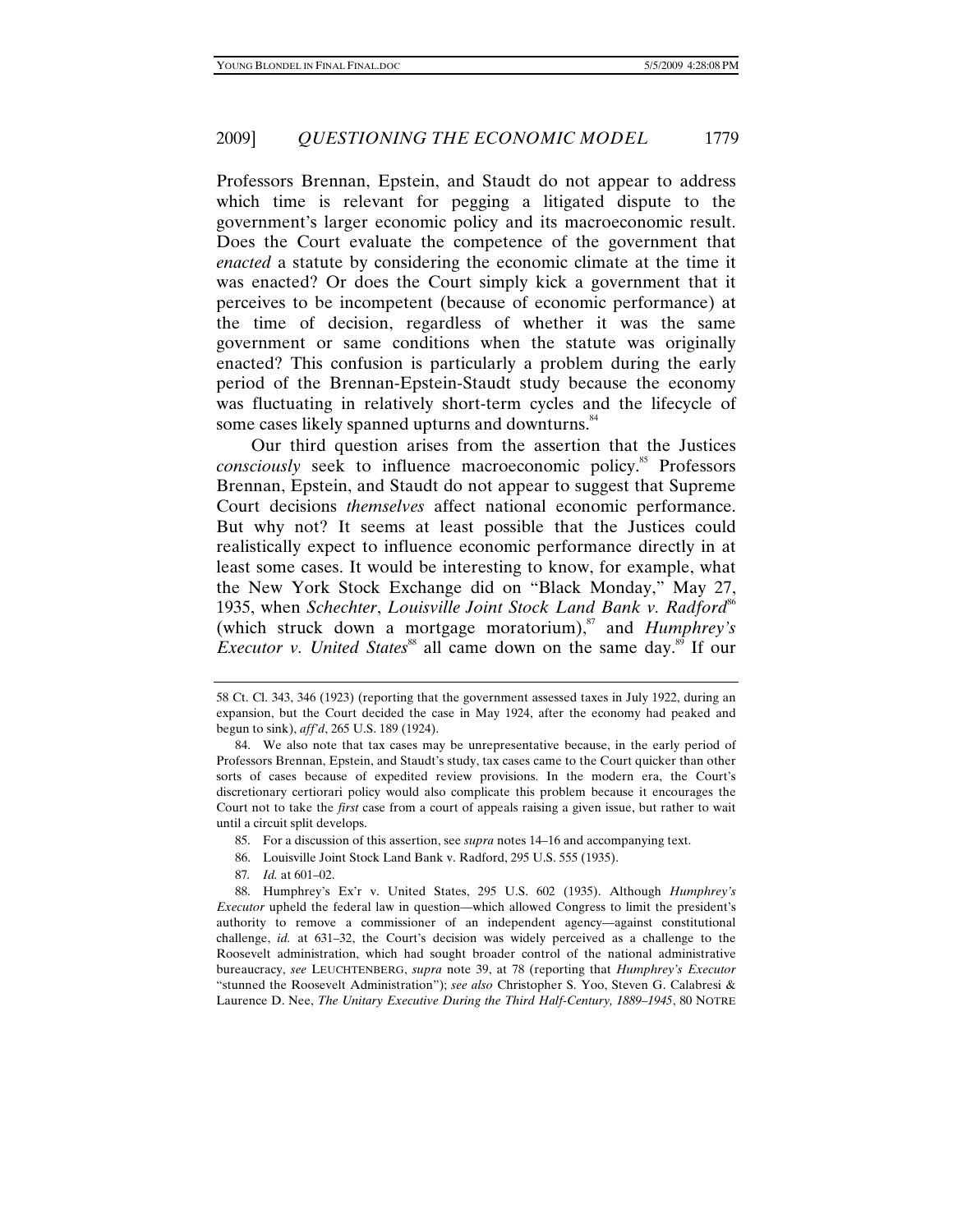interlocutors are right about Justices' incentives to influence economic performance, one might expect the Justices to attempt to do so directly as well as indirectly. If we see no such attempts, on the other hand, we might question the salience of economic motivations in judicial decisionmaking.

Finally, we note some important structural considerations arising from the complex institutional environment that the U.S. Supreme Court inhabits. Initially, the Supreme Court is not the only court in the system. Do lower court judges respond to macroeconomic factors in the same way as the Supreme Court? This point is important, in part, because the behavior of the lower courts affect the ways in which issues get on the Supreme Court's agenda. $90$  More importantly, cases in the Supreme Court are highly unrepresentative of the run of litigation. If Professors Brennan, Epstein, and Staudt want to infer anything about judicial behavior generally, they must broaden their focus to include a more typical dataset of judicial results.<sup>91</sup>

Moreover, the federal government is not the only government. The Supreme Court has a relationship with *two* sets of economic policymakers—the national government and the states. One might even expect the Court to have been *more* concerned with state cases, especially in the early period of the study, given that state legislatures were primary regulators at that point in history. State governments also affect the economy, and many, many state tax cases exist including constitutional challenges to those taxes under the dormant Commerce Clause and other doctrines. The Supreme Court decided a number of these cases during the period relevant to the Brennan-Epstein-Staudt study, $92$  and it would surely be relevant to know whether the results in those cases conform to the "macrotheory"

DAME L. REV. 1, 84–88 (2004) (reciting the history of *Humphrey's Executor* and concluding that it "represents another example of the hostility towards the Roosevelt Administration exhibited by many Supreme Court decisions of that period").

<sup>89</sup>*. See* KENNEDY, *supra* note 61, at 328.

<sup>90</sup>*. See, e.g.*, United States v. Lopez, 514 U.S. 549, 552 (1995) (explaining that the Court granted certiorari in *Lopez* because the Fifth Circuit had taken the initiative to invalidate a federal statute on Commerce Clause grounds).

<sup>91</sup>*. See* Edwards & Livermore, *supra* note 71 (manuscript at 29) (critiquing one empirical dataset because it excludes unpublished decisions, many of which are unanimous opinions involving settled legal issues); David F. Levi, *Autocrat of the Armchair*, 58 DUKE L.J. 1791, 1800–02 (2009) (book review) (critiquing Judge Posner's book, *How Judges Think*, because Posner fails to consider how judges act in typical cases).

<sup>92</sup>*. E.g.*, McLeod v. J.E. Dilworth Co., 322 U.S. 327, 330–31 (1944) (dormant Commerce Clause); Di Santo v. Pennsylvania, 273 U.S. 34, 37 (1927) (same).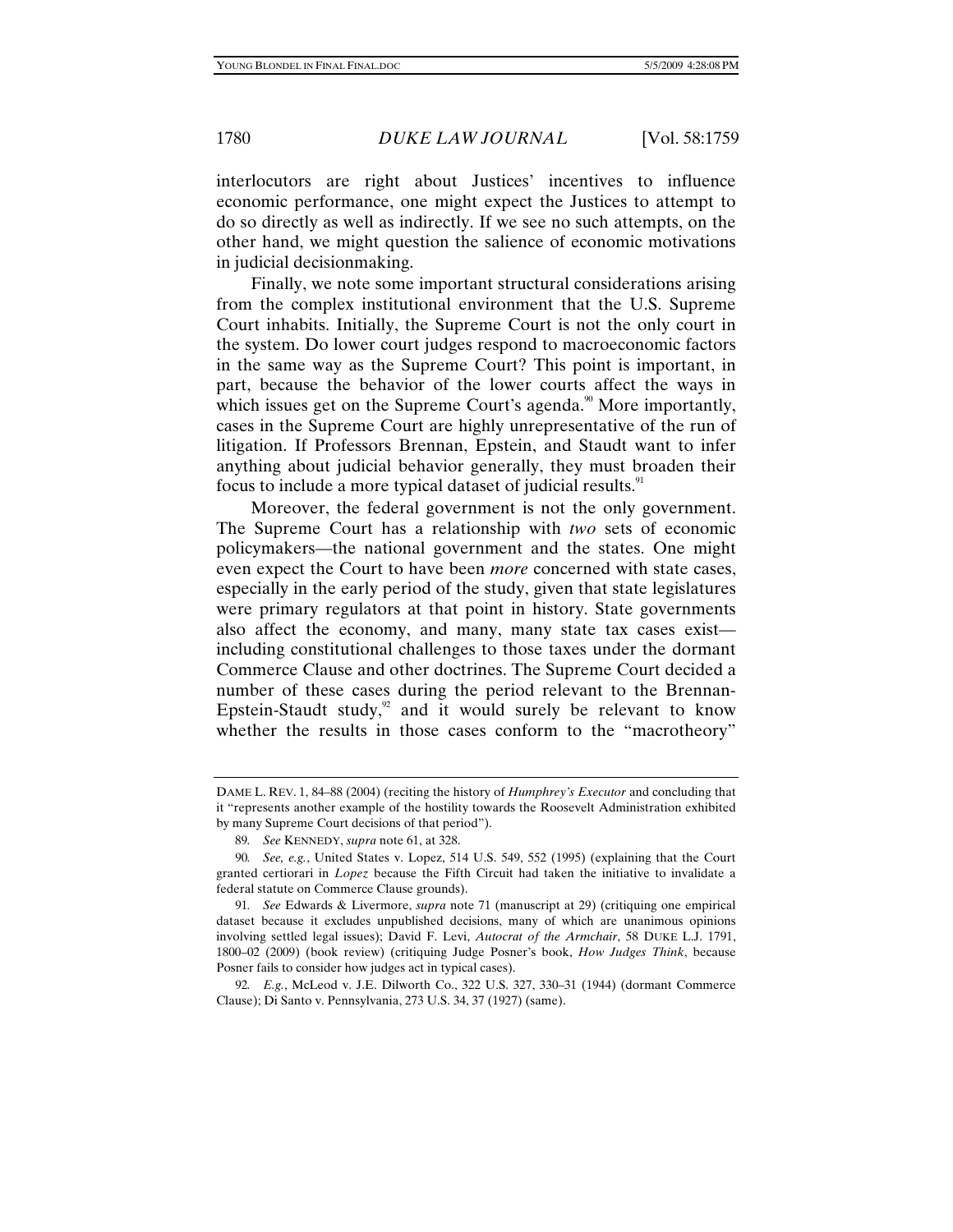tested on the federal side. $93$  We do not seek to answer, or even explore, these questions in this Response. But we think that the fascinating model that Professors Brennan, Epstein, and Staudt have advanced would benefit from considering the complex institutional environment in which the Court operates.

#### **CONCLUSION**

This Symposium challenges empirical scholars, legal academics, and judges to discuss why empirical literature on judicial behavior and more conventional legal discourse so often seem like ships passing in the night. Professors Brennan, Epstein, and Staudt's article suggests both why legal experts remain skeptical and how empiricists could provide more useful data. As several participants note, many empiricists antagonize legal professionals by charging that judges make decisions for reasons other than the law.<sup>94</sup> Brennan, Epstein, and Staudt similarly dismiss the legal approach.<sup>95</sup> But their data do not substantiate their most provocative claim—that the Justices *consciously* seek to influence economic policy—and their model remains largely silent on why the Justices decide particular cases the way they do. Nor have our interlocutors adequately defended their exclusive focus on tax cases or considered alternative explanations for a correlation between judicial results and economic performance. Such performance, after all, may be *legally* relevant or may affect the valence and weight of more traditional political pressures on the Court.

These difficulties in the Brennan-Epstein-Staudt study raise a more basic problem with much of the empirical judicial behavior literature. Few legal experts or judges are empiricists. When they review an empirical paper, they want to know what the empiricist has concluded from the data. Yet much empirical literature proposes possible explanations for empirical data without carefully considering a study's implications. This premium placed on bold and seemingly categorical conclusions may be a rational response to publication

<sup>93</sup>*. See generally* Stephen Gardbaum, *New Deal Constitutionalism and the Unshackling of the States*, 64 U. CHI. L. REV. 483 (1997) (discussing the Court's approach to dormant Commerce Clause cases concerning state taxation and regulation during the *Lochner* and New Deal periods).

<sup>94</sup>*. E.g.*, Boudin, *supra* note 10, at 1687 ("Figuring out why judges decide cases the way they do is a worthy enterprise; not so scoring judicial results as 'political.'").

 <sup>95.</sup> Brennan, Epstein & Staudt, *supra* note 2, at 1204.